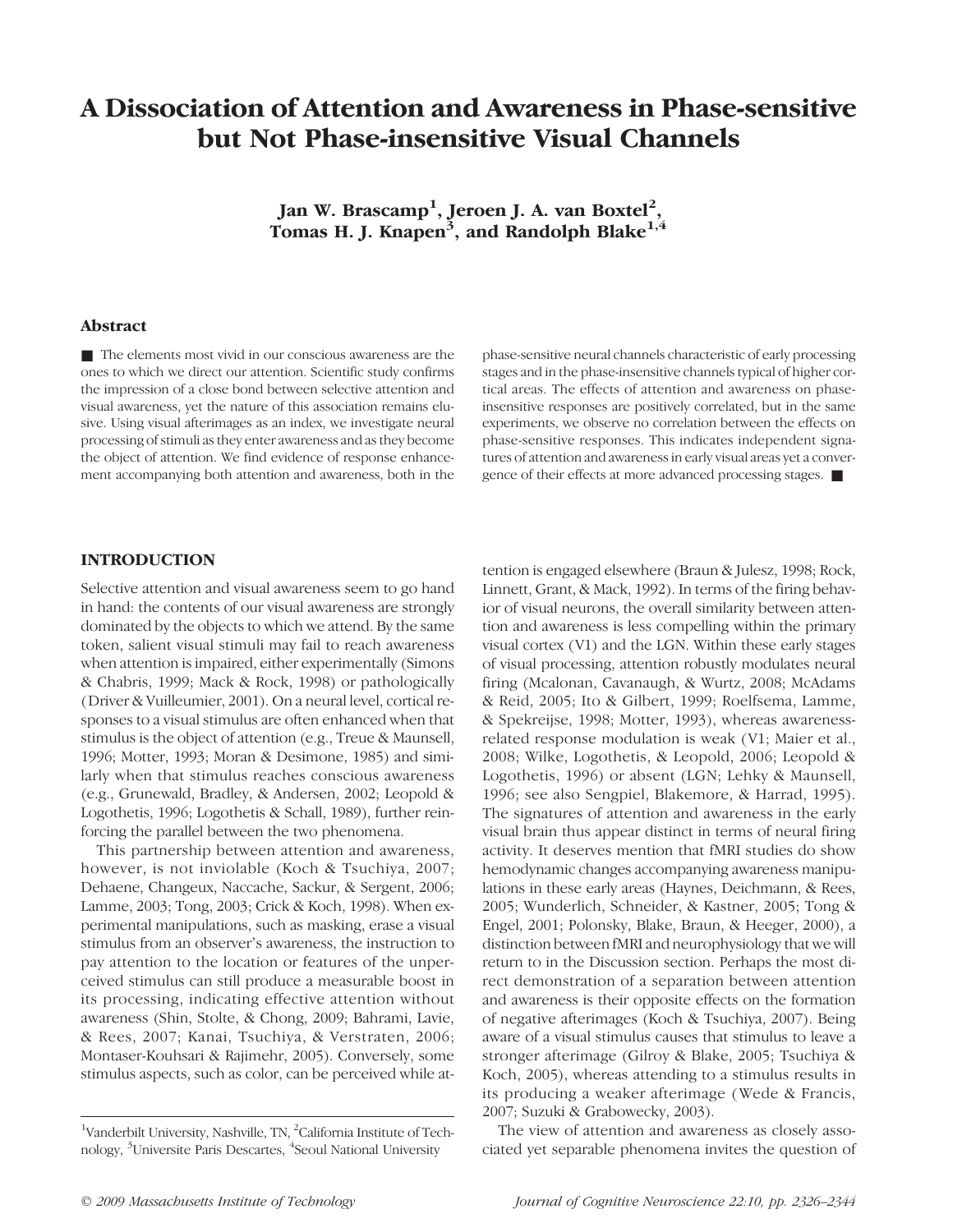how the two are related. In particular, we wondered how their separate natures are expressed in empirical observations made while manipulating either attention or awareness experimentally. Does the similarity between the neural concomitants of impairing either attention or awareness observed in many higher visual brain areas reflect their fundamental association? If so, what does it mean when this similarity in neural concomitants is weakened in early visual areas? And finally, how can the neural signatures of attention and awareness become so disparate as to yield opposite effects on a perceptual phenomenon so basic as the formation of visual afterimages?

To address these related questions, we developed a new psychophysical technique. Although staying close to known behavioral paradigms used in research on attention and awareness, this technique is exceptional in that it allows perceptual effects of attention and awareness to be traced back to the activity of specific classes of visual neurons: those sensitive to spatial phase and those insensitive to spatial phase. This specificity may prove revealing because phase sensitivity is characteristic of early visual areas such as LGN and V1 (e.g., Levitt, Schumer, Sherman, Spear, & Movshon, 2001; Hubel & Wiesel, 1968), where the neural signatures of selective attention and visual awareness differ most. Moreover, as detailed below, the striking effects of attention and awareness on the formation of afterimages may hinge on distinct contributions of phase-sensitive and phase-insensitive neurons, which can now be addressed. Our approach is furthermore characterized by maximally similar stimuli and methods used during both attention and awareness manipulations. This allows us to go beyond a qualitative comparison between the effects of attention and awareness and look for closer associations.

## METHODS

#### Apparatus and Observers

Seven observers, four naive, participated in our experiments. Observers were seated in a darkened room and viewed visual stimuli on a gamma-linearized 1280 × 960 pixels CRT screen with a refresh rate of 120 Hz, through a mirror stereoscope at a visual distance of 81 cm. Background luminance and mean stimulus luminance were  $43.5$  cd/m<sup>2</sup>. Observers were instructed to always keep their eyes directed at a white  $(87.0 \text{ cd/m}^2)$ fixation dot (radius =  $0.04^{\circ}$ ) positioned in the center of a finely drawn circular edge  $(87.0 \text{ cd/m}^2; \text{radius} = 6.0^\circ)$  to aid fusion.

## Main Experiment

A commonly applied classification of visual neurons, dating back to the seminal work by Hubel and Wiesel (1962) and,

subsequently, Enroth-Cugell and Robson (1966), is that of phase-sensitive and phase-insensitive cells. Phase-sensitive neurons are characterized by their selectivity for the exact positioning of a stimulus within their receptive field. If the stimulus is a conventional sine-wave grating, this results in sensitivity to the spatial phase of the grating. A phase-sensitive neuron will respond to a given stimulus if it is presented at a particular, optimal, location within the neuron's receptive field but will decrease its response when the positioning within the receptive field changes. Neurons in the second category, phase-insensitive neurons, respond to an appropriate stimulus irrespective of its exact positioning within the receptive field. Although the degree of phase sensitivity may vary continuously within a given neural population (e.g., Levitt et al., 2001), it is useful to think of phase-sensitive and phase-insensitive cells as distinct categories when conceptualizing neural events that underlie vision (e.g., Hubel & Wiesel, 1962). Similarly, and although we acknowledge the nuances that apply, we will for clarity refer simply to "phase-sensitive cells" and "phase-insensitive cells" within the context of the present work.

Phase sensitivity is a hallmark of early stages of visual processing, being strong in primates subcortically (White, Sun, Swanson, & Lee, 2002; Levitt et al., 2001; Xu et al., 2001) and in the category of simple cells in V1 (Hubel & Wiesel, 1962). Phase insensitivity, conversely, is pronounced in extrastriate visual cortex (Levitt, Kiper, & Movshon, 1994; Maunsell & Van Essen, 1983) and in V1 complex cells (Hubel & Wiesel, 1962), but it is weak subcortically.

Our method was designed to independently evaluate perceptual manifestations of phase-sensitive cell activity and of phase-insensitive cell activity, without these separate effects getting entangled. Psychophysical methods do not ordinarily provide separate windows on the activity of both kinds of neural populations, as perception relies on both classes of neurons. Here we achieve a separation, however, by combining two classic psychophysical phenomena in a new manner. The two phenomena are threshold elevation and negative afterimages. Both reflect adaptation that accompanies neural responses to visual stimulation. They therefore provide a window on neural activity associated with vision. Neither by itself, however, allows this activity to be pinpointed to a particular neural class. Threshold elevation refers to impaired visual detection of a pattern following prolonged inspection of that or a similar pattern (e.g., Blakemore & Campbell, 1969). It is arguably associated with adaptation of various neural populations, both phase sensitive and phase insensitive (e.g., Burbeck, 1986; Smith, 1977). Afterimages are the illusory "photo negatives" one may perceive after prolonged exposure to unchanging visual input, for instance a dark spot that is perceived for some time after staring at a light bulb. Classic work has provided evidence that part of the adaptation underlying afterimages occurs in the retinal photoreceptors (Sakitt, 1976; Brindley, 1962; Craik, 1940),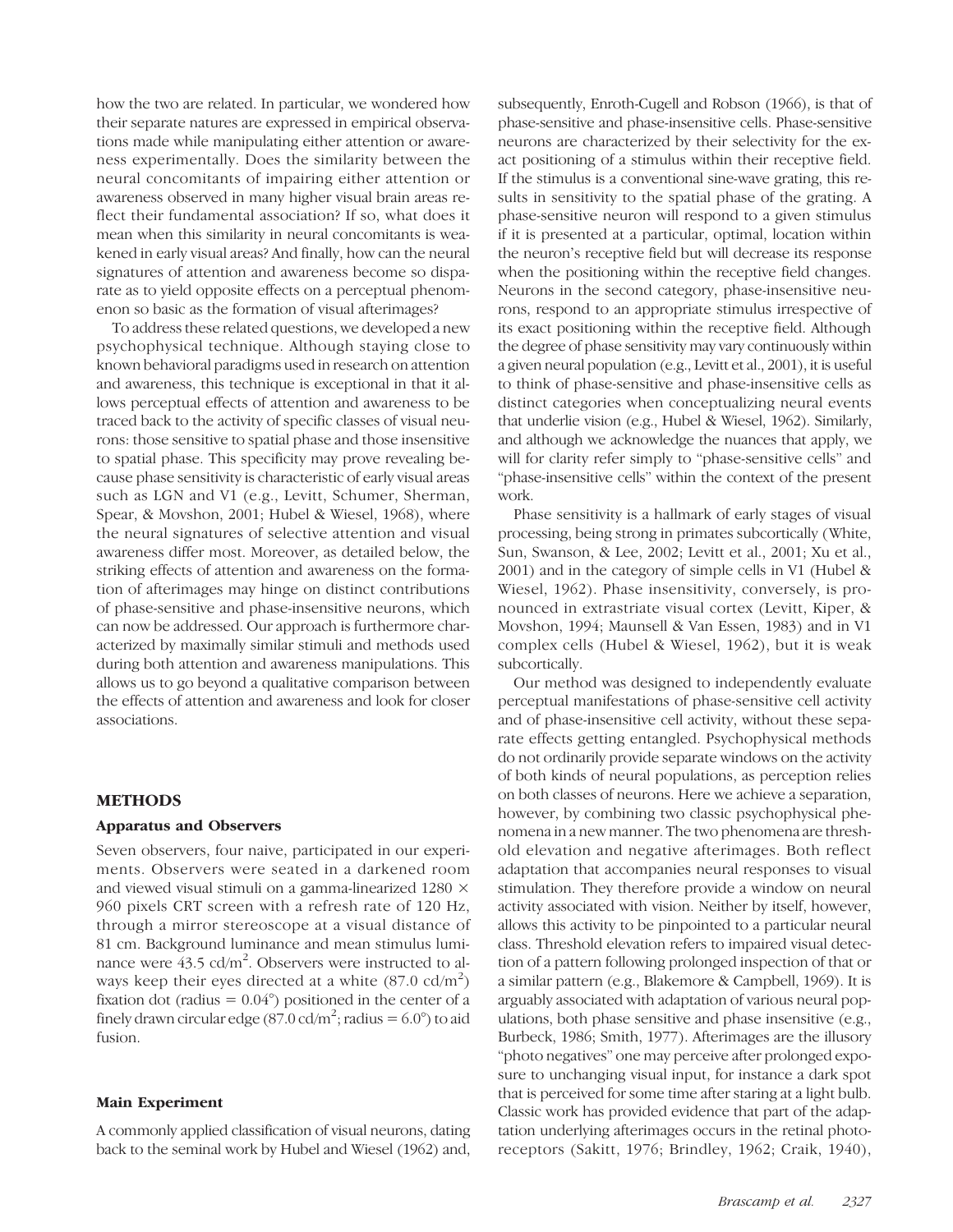prompting the textbook view of afterimages as an exclusively retinal phenomenon. More recent work, however, has identified contributions of adaptation at more central locations as well, including the visual cortex itself (Gilroy & Blake, 2005; Tsuchiya & Koch, 2005; Suzuki & Grabowecky, 2003; Shimojo, Kamitani, & Nishida, 2001; Anstis, Rogers, & Henry, 1978; Virsu & Laurinen, 1977).

Afterimages and threshold elevation are each other's complement, in the sense that afterimages constitute perception of something that is not there, whereas threshold elevation causes a failure to perceive something that is there. This complementary relation plays a central role in the method we devised. As elaborated in the next paragraph, afterimages likely arise at processing stages that are sensitive to spatial phase, after which their neural signal may pass through phase-insensitive stages (Wede & Francis, 2007; Suzuki & Grabowecky, 2003; see also Alonso & Martinez, 1998). The latter, although not the basis of afterimages, do modulate afterimage visibility. Following this reasoning, the "true" strength of an afterimage at its neural source forms a probe into adaptation at phase-sensitive processing stages. Phase-insensitive adaptation, on the other hand, is manifested in the component of threshold elevation that impairs the visibility of an afterimage once it has formed. The obvious difficulty is to distinguish these two contributions on the basis of the phenomenal experience of afterimages. This is what our method was designed to do.

From the outset we acknowledge that perceptual experiments such as ours do not measure responses of neurons directly. Still, it is possible to infer response properties of neurons that underlie the perceptual effects we measure, and this is a principle aim of our study. Accordingly, in the rest of this article, we will for sake of clarity refer to "phasesensitive channels" and "phase-insensitive channels," thus drawing a parallel with this widely used classification of visual neurons in neurophysiology while reminding the reader of the distinction between the neural activity and the perceptual outcome we measure.

An origin of afterimages in phase-sensitive channels can be inferred from the nature of afterimages as "photo negatives" of their physical inducers, having the same spatial location and opposite spatial phase. These characteristics require an origin in channels whose response in fact varies with spatial phase. That phase-insensitive channels can and do modulate the visibility of an afterimage follows from the finding that static inducers simultaneously cause afterimages as well as threshold elevation that impairs the visibility of those same afterimages (Wede & Francis, 2007; Suzuki & Grabowecky, 2003; Georgeson & Turner, 1985). This component of threshold elevation necessarily arises in phase-insensitive channels because no phase-sensitive channel that adapts to the inducing image can also be involved in detecting the subsequent afterimage, for the inducer and the afterimage are of opposite phase.

We developed a method built on signal detection theory to simultaneously gauge both the "true strength" of an afterimage before it passes through phase-insensitive stages and the strength of the component of threshold elevation that impairs afterimage visibility to an observer. We use these two measures to gauge the adaptation state of phasesensitive and phase-insensitive channels, respectively.

Figure 1A, left, shows a typical trial sequence. Observers maintained strict fixation while a stationary "inducing" grating (0.67 Michelson contrast), windowed by a Gaussian aperture ( $\sigma = 0.68^{\circ}$ ), was presented for 4 sec; a period of stimulation that is sufficient to induce both an afterimage and an elevation in threshold. At the end of this 4-sec induction period, the fixation dot turned from white to red and the inducing grating was ramped off (over 250 msec) into a "nulling" grating, designed to cancel the afterimage as it arose. This nulling image was a negative of the afterimage or, in other words, a low-contrast version of the inducing grating itself. A mask pattern subsequently replaced the nulling grating 1 sec after its appearance. This moment was marked by a tone. In cases where a nulling grating like ours is approximately comparable in strength to the afterimage it is designed to cancel, neither the afterimage nor the nulling grating is seen when the two are superimposed, the perceptual result being nothing but a blank screen (Kelly & Martinez-Uriegas, 1993; Georgeson & Turner, 1985; Leguire & Blake, 1982). We quantified this by asking observers whether a grating was visible the moment before the mask appeared or, in other words, whether the mask replaced a grating or a blank screen in their perception. The clear temporal separation between the color change of the fixation dot at the end of the inducer period and the auditory signal that marked the perceptual task 1 sec later minimized the possibility of mistaking the inducer grating itself for an imperfectly canceled afterimage during this task. Observers were instructed to ignore perceptual changes, if any, that might occur during the second leading up to the task.

Over repeated trials, we varied the contrast of the nulling grating to generate the sort of response pattern shown in Figure 1A, right. Observers reported perceiving a grating both when the nulling image was very weak and when it was relatively strong. In the former case, it was the afterimage that was seen whereas in the latter case it was the nulling image itself that was seen, as symbolized by the gradient displayed above the plot. Between these extremes lies a range of nuller contrasts where observers frequently reported stimulus absence, leading to a U-shaped curve. The low central region of this curve corresponds to nuller strengths that are similar to the afterimage strength, resulting in near-perfect cancellation. (As is true for all detection tasks, the underlying psychometric function does not bend sharply but, instead, gradually.)

The location of the center of this U-shape is our first variable of interest. It provides a measure of the "true" afterimage strength that is not influenced by threshold elevation, that is, before passage through phase-insensitive stages (Figure 1B, left). Certainly, whether a particular combination of nuller and afterimage is detected depends on threshold elevation. However, this is true both when the nuller is weaker than the afterimage, determining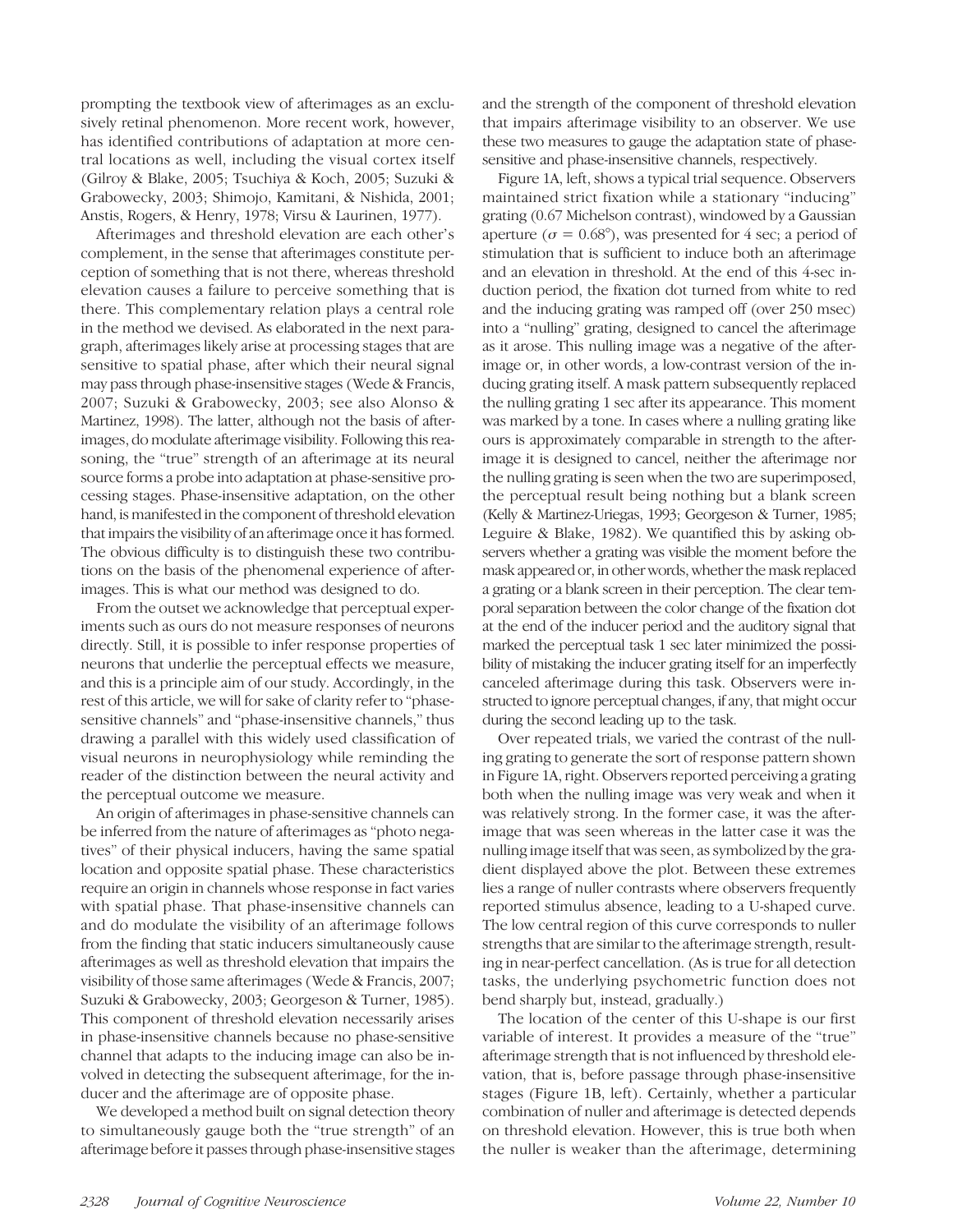Figure 1. Experimental method. (A) Basic trial sequence (left). Observers viewed a sine wave grating for 4 sec while keeping steady fixation. Then, as the fixation dot changed color, this inducing grating was replaced with a "nulling" grating designed to cancel the inducer's afterimage. One second later this nuller was replaced with a mask at the sound of a tone. The nuller's contrast was systematically varied between trials. Observers reported on every trial whether they saw a grating at the location of the nulling grating, the instant before the mask appeared. The plot on the right shows a typical response pattern. Observers perceive a grating (the afterimage) when the nuller is weak and they also perceive a grating (the nuller itself) when the nuller is relatively strong. At intermediate nuller contrasts, however, the nuller and the afterimage cancel out and observers often do not perceive any grating. (B) Interpretation of the data (see text for details). The location of the U-shaped detection curve indicates the "true contrast" of the afterimage, which is associated



with adaptation of phase-sensitive channels (left). The width of the U-shaped detection curve provides a measure of contrast detection threshold and is interpreted as a measure of adaptation in phase-insensitive channels (middle). The slope of the curve's legs is associated with the level of internal noise (right). (C) Manipulation of attention and awareness. To vary the degree of attention allocation to the inducing grating observers were instructed to attend either the grating or a fixation dot located elsewhere (left). To modulate awareness of the inducing grating, it either was or was not rendered invisible using interocular suppression (right).

the left leg of the curve, and when the nuller is stronger than the afterimage, determining the right leg. We performed a control experiment to confirm such a symmetrical influence of threshold elevation on both sides of the curve and thus its irrelevance for the location of its center (see Appendix). Threshold elevation, conversely, is reflected in the distance between the left and right leg of the U-shape; our second variable of interest. In the presence of threshold elevation, a larger deviation between the strength of the afterimage and the nuller is required for their combination to be detected, leading to wider Ucurves (Figure 1B, middle). Figure 1B, right, illustrates the influence of internal noise, the final parameter shaping the detection curve but otherwise not relevant for our analyses. We quantified both the location of the center of the U-shape and the width of the U-shape by fitting the function  $P(C_N, \mathcal{C})$  $C_D$ ) = 1 –  $\Phi_{C_N - C_A L, \sigma}(C_D)$  to detection data from each condition and observer separately. Here  $P(C_N, C_D)$  is the probability of detection given nuller contrast  $C_N$  and contrast detection threshold  $C_{\text{D}}$ ,  $\Phi$  is a cumulative Gaussian func-

tion,  $C_A$  is true afterimage contrast, and  $\sigma$  is the standard deviation of the Gaussian (see Appendix for derivation). In this manner, we thus obtained estimates of both the true afterimage contrast at its neural origin and the contrast detection threshold.

Observers performed the nulling task for four different, randomly interleaved conditions designed to manipulate attention and awareness (Figure 1C), indicated by a letter at the start of each trial. In the two "attention" conditions, observers directed their attention (but not their fixation) either toward the inducing grating, which was presented outside fixation, or toward the fixation point while ignoring the inducing grating. In the two "awareness" conditions, the inducing grating was presented monocularly and either with or without an incompatible pattern presented at the same location in the other eye. For this purpose, we used a checkerboard pattern with black (∼0 cd/m<sup>2</sup>) and white  $(87.0 \text{ cd/m}^2)$  square checks of side  $0.15^\circ$ , windowed using a Gaussian aperture ( $\sigma = 0.75^{\circ}$ ). The pattern reversed contrast polarity every 100 msec and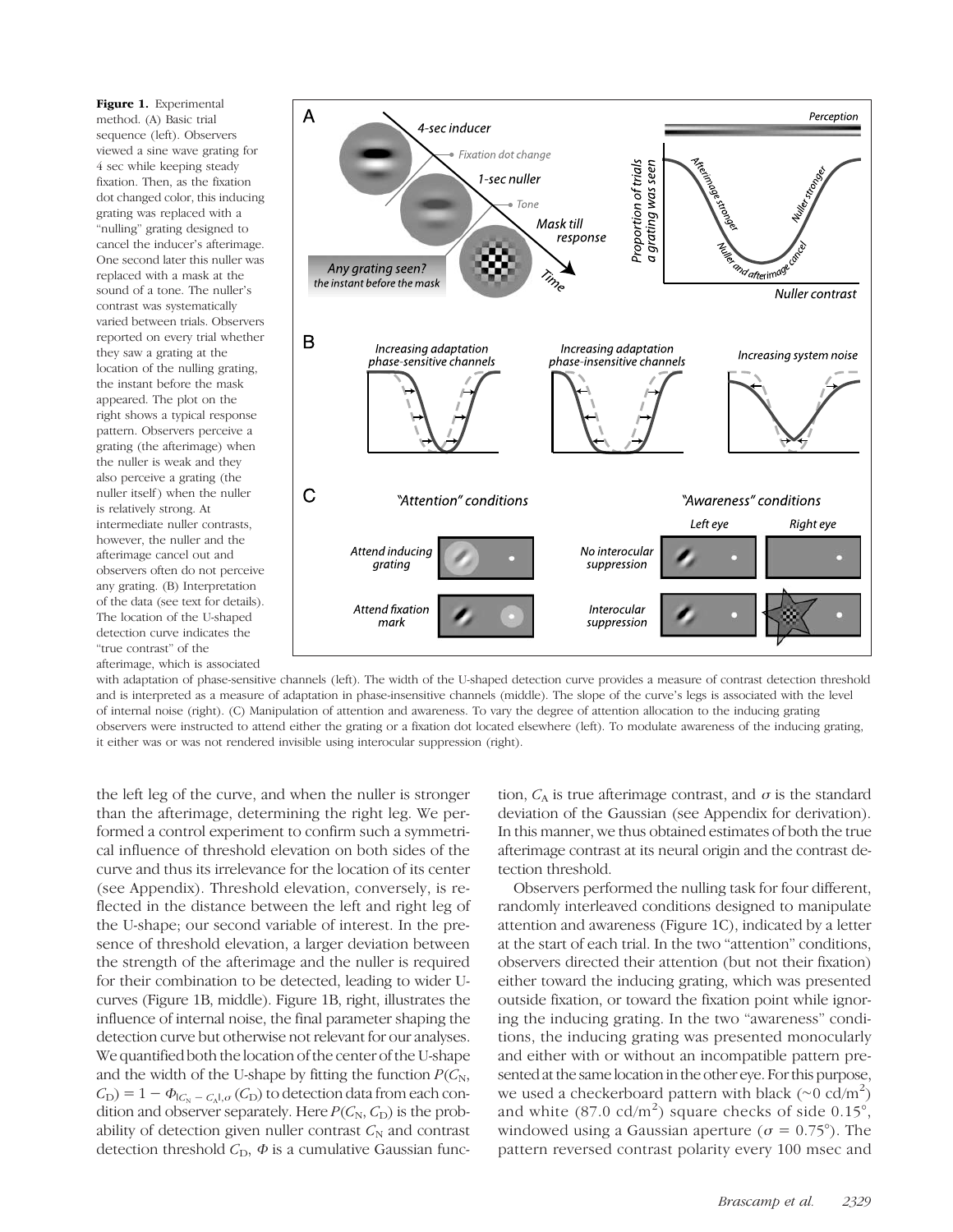revolved 1° around its center every 10 msec, in a direction that was chosen randomly every trial. The high contrast and dynamic nature of this pattern ensured that the inducing grating was rendered invisible to the observer, who perceived only the dynamic suppressor (Tsuchiya & Koch, 2005). The suppressor, like the inducer, was ramped off over 250 msec at the end of the adaptation period.

To facilitate comparison between manipulations of attention and awareness, the stimulus layout was identical for all four conditions; that is, on every trial, the inducing grating was presented to only one randomly chosen eye and always at the same eccentricity (2.8°). Moreover, by confining the perceptual judgment of grating presence or absence to the very last moment before mask onset in the manner described above, we ensured ample time for observers to direct their attention to the location of the nuller (a full second between the moment the fixation dot changed color and the moment the tone sounded), regardless of the attention instructions that applied while the inducer was present. To further ensure maximal similarity between the four conditions and also to keep task demand at a moderate level, we chose not to include additional tasks for controlling observers' attention during adaptation. Previous work has shown mere attention instructions to be adequate in similar paradigms (Suzuki & Grabowecky, 2003), as confirmed by the fact that our attention manipulations yielded significant effects. For the same reasons, we did not ask observers to monitor the effectiveness of perceptual suppression on-line. Instead, we performed a separate experiment beforehand using the same stimuli, establishing that for these observers perceptual suppression was broken less than 0.5% of the time.

The angular position of the inducer shifted clockwise by 45° on every consecutive trial to avoid between-trial buildup of adaptation. The nulling grating was presented to the same eye as the inducer. Following indications that afterimage formation may depend on the spatial frequency of the inducing grating (e.g., Georgeson & Turner, 1985; Leguire & Blake, 1982), we performed our experiment at three different spatial frequencies (0.66, 2.0, or 3.3 cycles/degree).

Fits were obtained by minimizing the sum of squared errors using a Levenberg–Marquardt algorithm. Occasionally, detection data would not display a clear dip in the center of the U-shape, presumably because eye movements had disrupted the nulling method or because the dip was narrow and fell between the nuller contrasts we sampled. The 8 of 84 cases in which this happened were characterized by fits that converged on a negative value for the detection threshold. These were not included in our analyses.

#### Adaptation to the Suppressor

We performed a control experiment to investigate the effect of adaptation to the suppressor on threshold elevation in the absence of an inducer. Here observers were exposed to a suppressor pattern in isolation and subsequently reported detection of a physical grating. This condition was paired with a baseline condition in which the suppressor pattern was replaced by nothing but a blank screen, followed by the same detection task. The stimulus dimensions and trial structure of this experiment were identical to those of the main experiment, and from an observer's perspective, the condition with a suppressor in isolation was identical to the main experiment condition including a suppressor and an inducer. The only addition was a white dial  $(87.0 \text{ cd/m}^2; \text{ length} = 0.13^{\circ})$  extending from fixation during adaptation to indicate target location, which was not necessarily obvious in trials with neither an inducer nor a suppressor. Detection targets were presented monocularly to the eye contralateral to the suppressor, if present.

#### Afterimage Duration

Finally, we performed an experiment measuring the perceived duration of afterimages following exposure to an inducer. Stimuli and trial structure were again identical to those of our main experiment, except that no nuller was presented, and the nulling task was replaced by a judgment of afterimage duration. In addition, we added an inducer spatial frequency of 4.6 cycles/degree, resulting in four different frequencies in total. Inducers of such a high spatial frequency do not lend themselves well to nulling tasks, which require an exact overlap between the nuller and the afterimage, but they are suitable for duration measures.

#### RESULTS

#### Effects on Phase-sensitive Channels

Figure 2 shows the results of the attention conditions (left column) and the awareness conditions (right column). By means of illustration, Figure 2A displays the raw outcome (dots) for one combination of observer and spatial frequency as well as the fitted curves. It can be seen that the width and the position of the curve are influenced, both by attending to the inducer (left panel; light curve vs. dark curve) and by being aware of the inducer (right panel; light curve vs. dark curve). To highlight how this affects the variables of interest, the bars drawn on the x-axis indicate in corresponding colors the locations of the centers of the U-shaped curves as well as intervals that span one detection threshold to both sides of each center. We note that, in these examples, the effects of attention and awareness on the left leg of the U-shape seem small. This is because the symmetrical increase in curve width, caused by threshold elevation (Figure 1B, middle panel), is counteracted in this region by the overall rightward shift that occurs simultaneously (Figure 1B, left panel). We performed a control experiment (see Appendix) that rules out an alternative explanation, that threshold elevation would increase curve width asymmetrically on only the right side.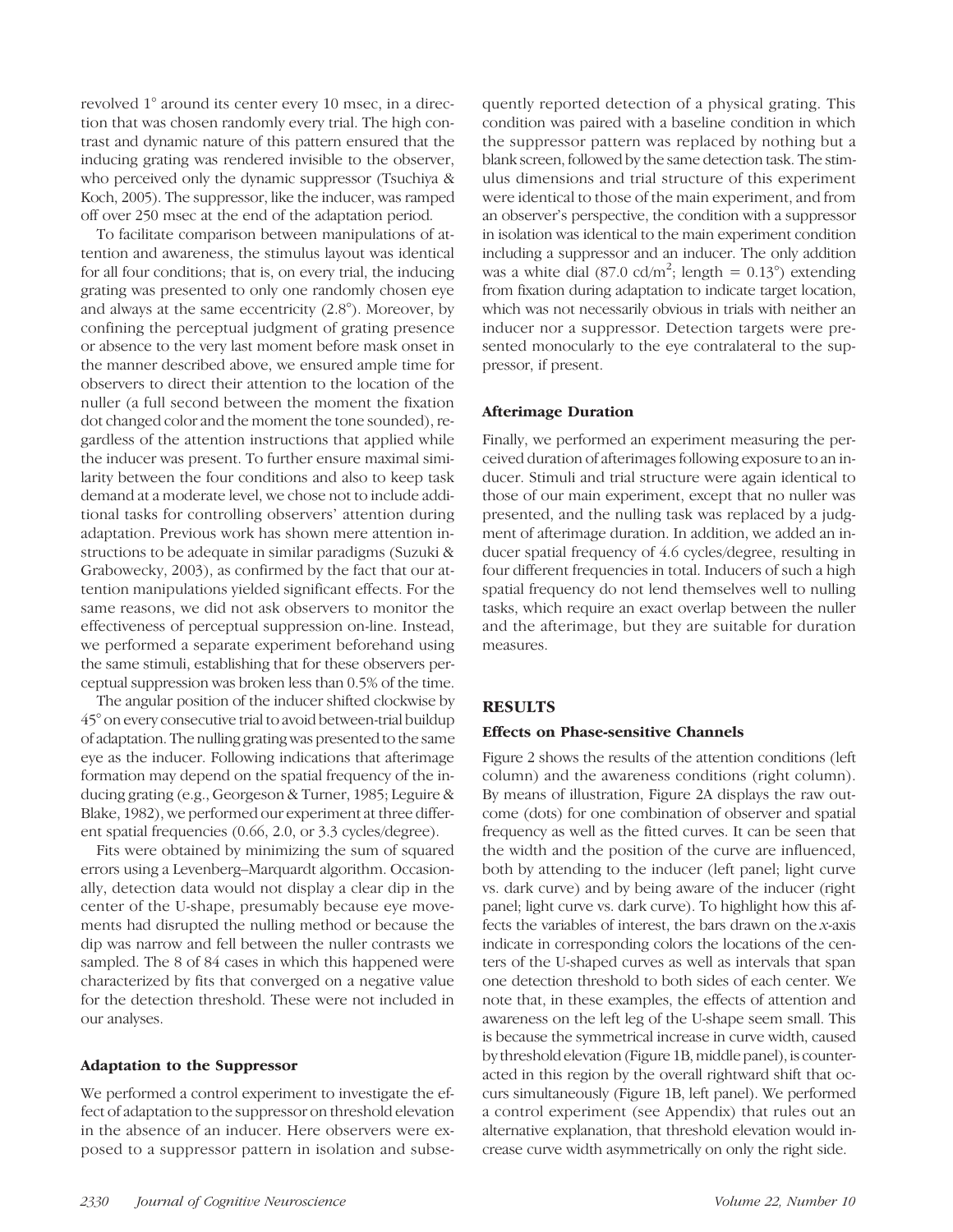Figure 2. Result of the main experiment. (A) Effects of manipulating attention (left) and awareness (right) on the outcome of our nulling task for one observer and one inducer spatial frequency. Dots are empirical data points; curves show the fits on which we base our further analyses. Both attention and awareness influence the position and width of the detection curve, as summarized by the position and width of the bars drawn on the  $x$ -axis. (B) The true contrast of the afterimage, measured by the position of the U-shaped detection curve, averaged over all seven observers. The true contrast increases when attention is allocated to the inducing grating (left; light vs. dark curve) and also when the inducing grating reaches conscious awareness (right; light vs. dark curve). This is true for all inducer spatial frequencies tested (x-axis). (C) Observer-averaged contrast detection thresholds, measured by the width of the U-shaped detection curve, are more elevated following attention to the inducing grating (left; light curve) than following attention to the fixation point (left; dark curve). Perceptually suppressing the inducing grating, on the other hand, has a weaker effect that varies with inducer spatial frequency (right).



Figure 2B summarizes effects on the center position, averaged over all seven observers. Because this position denotes the contrast of the afterimage before any effects of threshold elevation (Figure 1B, left panel), we will refer to it as "true afterimage contrast." A rightward shift of the center position corresponds to an increase in this true contrast, whereas a leftward shift denotes a decrease. The left panel of Figure 2B shows that directing attention to the inducing grating tends to increase the true contrast of its afterimage ( $\nu$ -axis). This trend is consistent across three different inducer spatial frequencies (x-axis) and significant when combining across spatial frequencies, ANOVA with factors spatial frequency  $(n =$ 3) and attention condition ( $n = 2$ ),  $F = 6.2$  and  $p < .01$ for the latter factor. Figure 2B, right panel, shows a similar

result for the awareness manipulation, with a significantly higher true afterimage contrast following a visible inducing grating than following a perceptually suppressed grating, ANOVA with factors spatial frequency  $(n = 3)$  and awareness condition ( $n = 2$ ),  $F = 83.0$  and  $p \ll .01$  for the latter factor. As afterimage formation can be attributed to adaptation of phase-sensitive channels, these results indicate that the inducing gratings cause more adaptation in phase-sensitive channels, both when the gratings are attended and when they are consciously perceived.

# Effects on Phase-insensitive Channels

Figure 2C shows the accompanying effects observed in these same experiments on the width of the U-shaped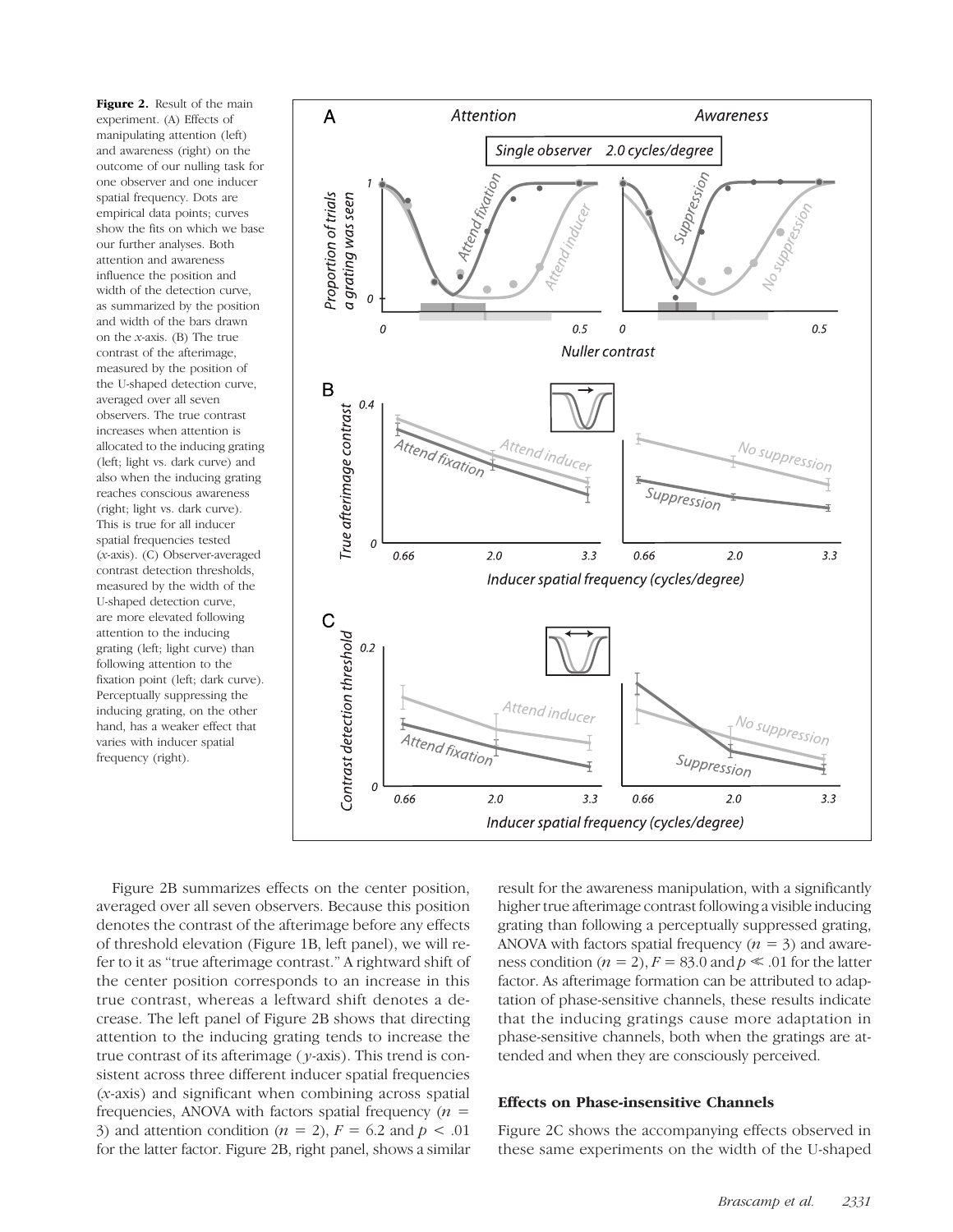curve (Figure 1B, middle panel). This variable reflects the contrast difference between afterimage and nuller image that is required for an observer to detect their combined sum (Figure 1A, right panel), thus providing a measure of contrast detection threshold. The left panel shows that contrast detection thresholds  $(y-axis)$  are significantly higher following adaptation to a grating that is attended than to a grating that is not attended, ANOVA with factors spatial frequency  $(n = 3)$  and attention condition  $(n = 2)$ ,  $F = 8.5$  and  $p < .01$  for the latter factor.

The right panel of Figure 2C shows how perceptual suppression of our inducing grating affected subsequent contrast detection thresholds. The pattern of results is quite different from that observed for the attention manipulation (left panel). Here, the effects on contrast detection threshold are smaller, and they vary across spatial frequencies of the inducing grating. At a low spatial frequency perceptual suppression tends to increase contrast detection thresholds (leftmost pair of points), whereas at higher spatial frequencies detection thresholds tend to be reduced following perceptual suppression (middle and right pairs of points). The latter pattern, but not the former, would be similar to the attention result (left panel). These effects of perceptual suppression thus vary with spatial frequency and are, overall, not statistically significant.

## Possible Influence of the Suppressor

We were initially surprised by the indication that perceptual suppression influences threshold elevation in a manner that depends on inducer spatial frequency (Figure 2C, right panel). In particular, we had not expected any trend toward strengthened threshold elevation following perceptual suppression, as is apparent at the lowest inducer spatial frequency (Figure 2C, right panel, leftmost pair of data points). If we interpret this result in terms of adaptation to the inducing grating, this result would suggest that the inducing grating elicits stronger threshold elevation when it is not perceived, which disagrees with previous results (e.g., Blake, Tadin, Sobel, Raissian, & Chong, 2006). This motivated us to explore an alternative account. We considered the possibility that detection thresholds may be influenced, not only by adaptation to the inducing grating but also by adaptation to the dynamic pattern that is presented to the other eye to elicit perceptual suppression. Such an effect would contribute to threshold elevation in the perceptual suppression condition, potentially influencing our results.

To test this alternative account, the same observers who participated in our main experiment performed a control experiment to estimate the amount of threshold elevation that a suppressor might cause on its own. Observers adapted to the dynamic suppressor pattern, but this time without any inducing grating in the other eye (Figure 3A). As the dynamic pattern was removed, it was immediately replaced by a physical grating presented to the other eye,



Figure 3. Control experiment to investigate adaptation to the dynamic suppressor. (A) Trial structure. Observers adapted to a suppressor in isolation and then detected a physical grating. This condition was compared with one in which nothing was shown during the adaptation period. (B) Detection was impaired following adaptation to the suppressor (black solid curve) relative to the condition without an adapting stimulus (gray solid curve). The dotted heavy lines replot the results from our main experiment (Figure 2C, right), showing detection thresholds following adaptation to an inducing grating (light dotted curve) and to a perceptually suppressed inducing grating (dark dotted curve). (C) Approximation of the effect of perceptual suppression per se on threshold elevation while controlling for adaptation to the suppressor pattern. Threshold elevation in the perceptual suppression condition is expressed relative to the control condition involving adaptation to a suppressor pattern in isolation (dark bars). Threshold elevation in the condition without perceptual suppression is expressed relative to the control condition with no adapting pattern (light bars). This analysis points to consistently more threshold elevation by a nonsuppressed inducer than by a perceptually suppressed inducer.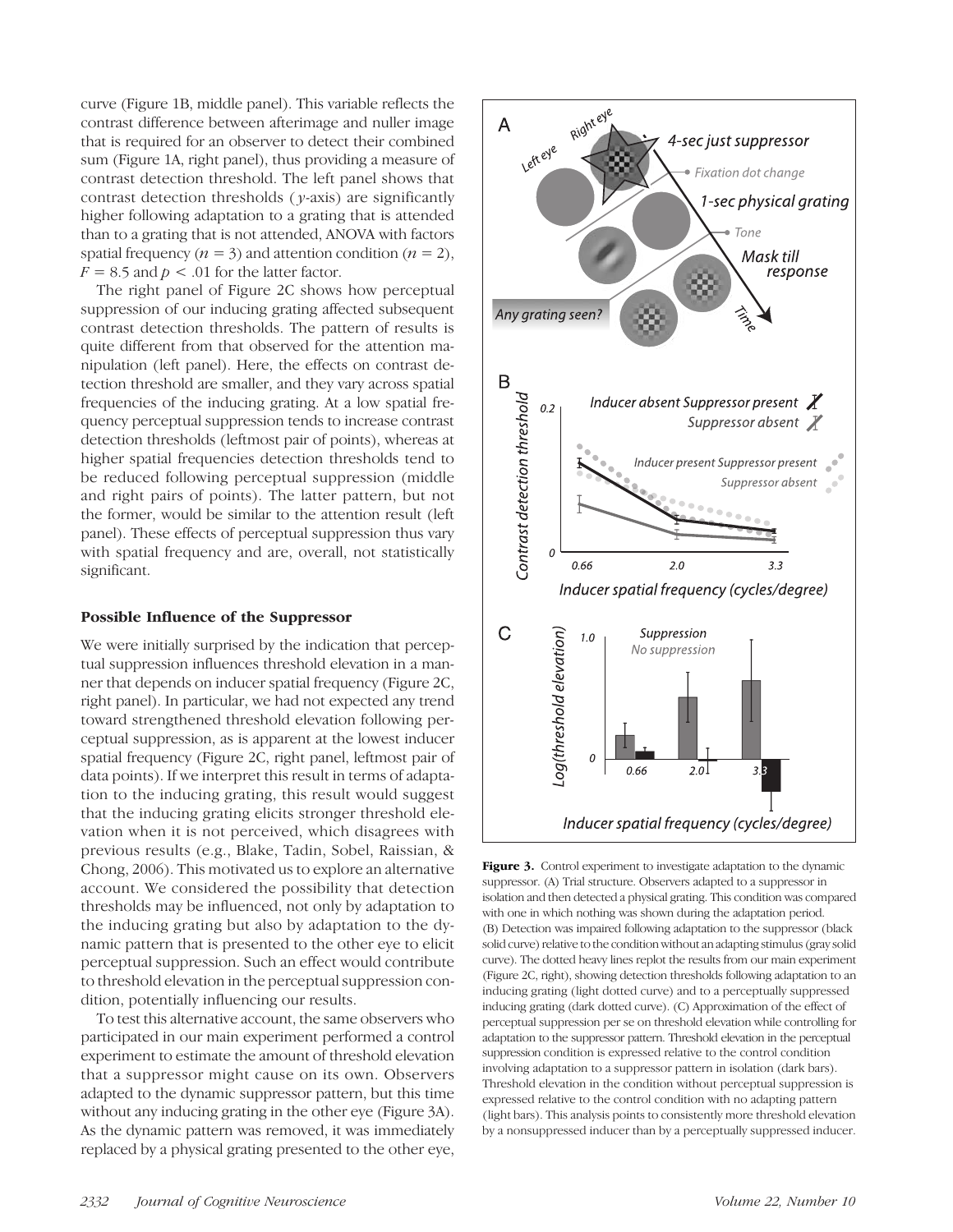and observers were asked to report detection of this grating. From an observer's perspective, this condition was indistinguishable from the perceptual suppression condition of our main experiment, although no afterimages were involved. The control experiment also included a second, baseline condition in which observers viewed just a blank screen during the adaptation period, and then similarly reported detection of a physical grating. By systematically varying the contrast and spatial frequency of the detection target, we obtained measures of detection performance at various spatial frequencies, with or without prior adaption to the dynamic pattern.

Figure 3B shows results from the two conditions in this control experiment. Following adaptation to just the dynamic suppressor (black curve), detection thresholds are increased relative to the baseline condition without an adapting pattern (gray curve), ANOVA with factors spatial frequency  $(n = 3)$  and condition  $(n = 2)$ ,  $F = 21.9$  and  $p \ll 0.01$  for the latter factor. This difference is largest for the lowest spatial frequency of the detection target (twotailed paired t test;  $df = 6$ ,  $t = 6.7$ ,  $p \ll .01$ ) and is much reduced at the two higher spatial frequencies  $(df = 6$ ,  $t = 3.6, p < .05$  and  $df = 6, t = 2.5, p < .05$ , respectively). This confirms that the dynamic pattern by itself has the potential to raise detection thresholds.

The result of Figure 3B indicates that, in our main experiment, detection thresholds following perceptual suppression likely reflect adaptation to the inducing grating as well as adaptation to the suppressor itself. Because we are interested primarily in adaptation to the inducing grating and how this is affected when the grating's visibility is impaired, we reanalyzed the data from our main experiment to isolate this component. As a first step, the heavy dotted lines in Figure 3B replot the results from the conditions in our main experiment that addressed the effects of perceptual suppression, previously shown Figure 2C, right panel. The comparison of those conditions with our control conditions is revealing. The light dotted curve, associated with the main experiment condition without perceptual suppression, runs consistently above the gray curve, associated with the control condition without any adapting stimulus. This indicates that the inducing grating causes threshold elevation when it is consciously perceived. The dark dotted curve, however, which is associated with the main experiment condition using a perceptually suppressed grating, runs remarkably close to the black curve that denotes the control condition with a suppressor in isolation. This indicates that a perceptually suppressed grating causes only little threshold elevation on top of that caused by the suppressor itself.

The comparison of Figure 3B strongly suggests that suppressing an image from awareness reduces the amount of threshold elevation it causes, although this may not always be obvious when using a suppressor that, itself, causes threshold elevation. Figure 3C shows an approximation of the true effect of perceptual suppression on threshold

elevation in our main experiment while attempting to compensate for adaptation to the suppressor. We recalculated the threshold elevation data displayed in Figure 2C, right panel, as the logarithm of the amount of threshold elevation relative to a baseline (log(threshold) − log(baseline)). This is a standard measure for quantifying threshold elevation (e.g., Snowden & Hammett, 1996; Bjørklund & Magnussen, 1981), and it is useful here because it provides the liberty of choosing different baselines for the conditions with and without perceptual suppression. To control for the adapting effects of the suppressing pattern itself, we calculated threshold elevation in the perceptual suppression condition relative to the control condition with just a suppressor, whereas threshold elevation in the no-suppression condition was calculated relative to the control condition without any adapter. When isolating the effect of the inducing grating in this manner threshold elevation is consistently more pronounced without perceptual suppression (light bars) than with perceptual suppression (dark bars), ANOVA with factors spatial frequency  $(n = 3)$  and suppression condition ( $n = 2$ ),  $F = 11.2$  and  $p < 0.01$  for the latter factor. This trend is present for all three spatial frequencies and it is significant for each of the highest two spatial frequencies individually (two-tailed paired t test,  $df = 6$ ,  $t =$ 2.7,  $p < .05$  for 2.0 cycles/degree and  $df = 4$ ,  $t = 2.9$ ,  $p < .05$ for 3.3 cycles/degree).

The values in Figure 3C should not be interpreted quantitatively because it is unsure whether and how adaptation to the suppressor pattern and to the inducing grating interact in the main experiment. Nevertheless, the results of Figure 3B and C combined corroborate the conclusion that an inducing grating causes less threshold elevation under conditions of perceptual suppression. This indicates that adaptation to the inducer at phase-insensitive stages is reduced when the inducer is suppressed from awareness.

In sum, the left panels of Figure 2 indicate that attending to a stimulus increases the amount of adaptation caused in phase-sensitive channels (panel B) as well as in phaseinsensitive channels (panel C). The right panels of Figure 2, combined with Figure 3, show the same for becoming aware of the stimulus, which also enhances adaptation in both types of neural channels.

# Predicting Afterimage Durations: A Paradoxical Effect of Awareness

The subjective strength and duration of an afterimage, two commonly used psychophysical measures (e.g., Gilroy & Blake, 2005; Tsuchiya & Koch, 2005; Suzuki & Grabowecky, 2003; Shimojo et al., 2001; Virsu & Laurinen, 1977), depend on the true contrast of that afterimage as well as on the observer's contrast sensitivity (Leguire & Blake, 1982). The duration for which an afterimage remains visible, for instance, is equal to the time it takes for the true afterimage contrast to fall below an observer's contrast detection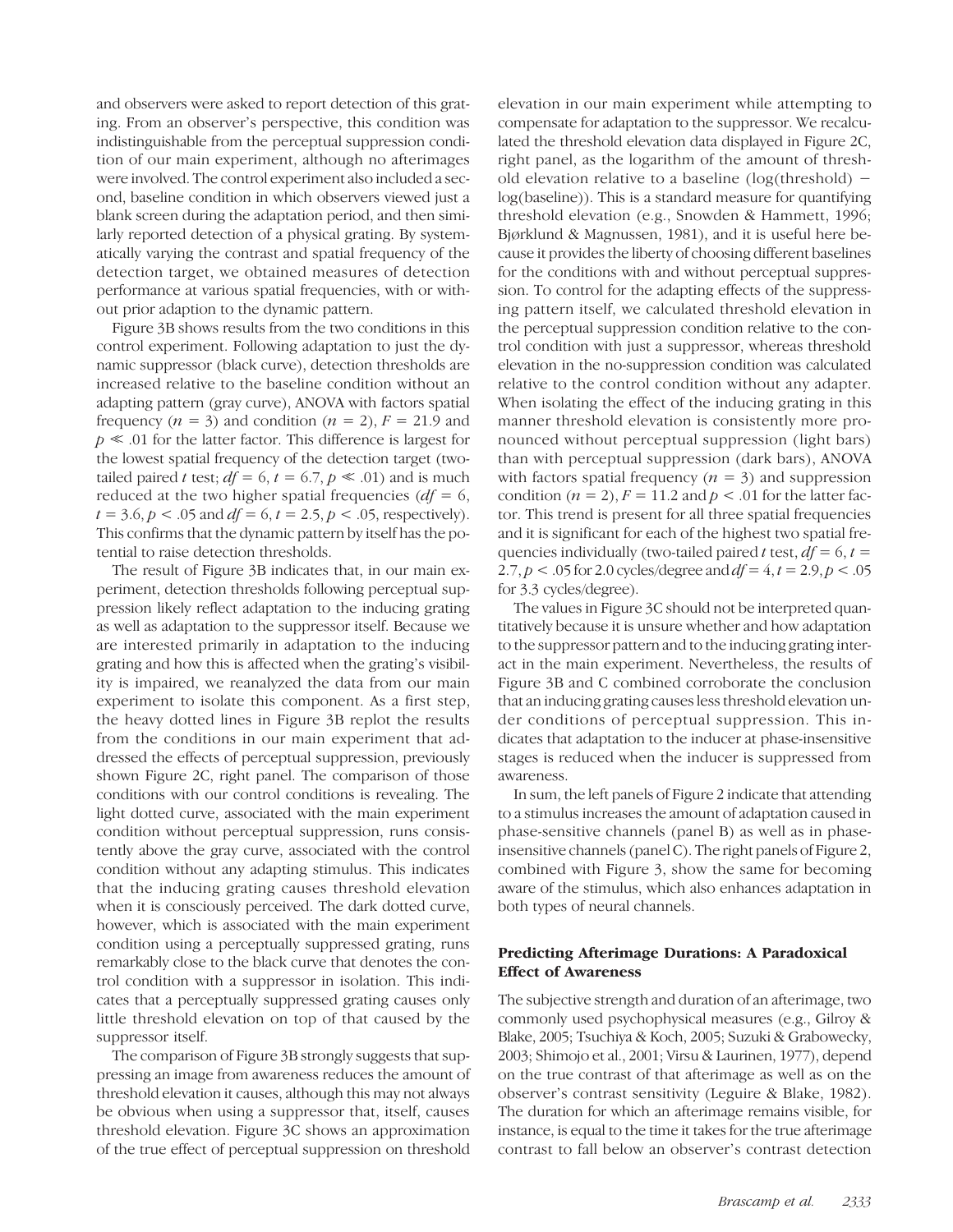threshold. If true afterimage contrast and contrast detection threshold are indeed the main factors underlying perceived afterimage durations, we should be able to predict these durations from the values measured in our main experiment in the following way.

After an inducing image is removed from the screen, the true contrast of its afterimage gradually decays. To a first approximation, the time it takes for this decaying contrast to fall below an observer's contrast detection threshold is proportional to  $log(\frac{C_A}{C_D})$ : the logarithm of the ratio between the initial afterimage contrast  $C_A$  and the contrast detection threshold  $C_D$ . This calculation follows directly from a simplified scenario in which true afterimage contrast starts dropping exponentially upon inducer offset, causing the afterimage to disappear as soon as its true contrast drops below the detection threshold. (A more complete scenario, where both the afterimage and the detection threshold start decaying upon inducer offset, has too many free parameters to be constrained by our data.) This calculation is not intended to provide quantitative duration estimates. It is very useful, however, for making a comparison between conditions. When we enter the true afterimage contrasts and contrast detection thresholds of Figure 2 into this proportionality, we obtain qualitative predictions of the perceived afterimage durations associated with our manipulation of attention or awareness. These are shown in Figure 4A.

The bottom panels of Figure 4A facilitate comparison by depicting differences between the durations predicted in various conditions. Comparing the condi-

Attention Awareness A afterimage duratior Attend fixation arbitrary units, Predicted No suppression tend inducer Predicted effect or outreme **Difference** Predicted effect of attention 0.66  $2.0$  $3.3$ 0.66  $2.0$  $3.3$ Inducer spatial frequency (cycles/degree) Attend fixation В Suppression  $3.5$ duration (sec fterimage Attend induce No suppression observed effect of awareness Difference Observed effect of attention  $3.3$ 0.66  $2.0$ 0.66  $2.0$  $3.3$ Inducer spatial frequency (cycles/degree)

duration. (A) The top panels show predictions of perceived afterimage duration, based on measured values of true afterimage contrast and contrast detection threshold (Figure 2), and normalized relative to the "no suppression" condition. The bottom panels show the differences between these predicted values. These predictions indicate that attention to the inducer shortens the resulting afterimage (left panel), whereas awareness of the inducer shortens the afterimage at high inducer spatial frequencies, but lengthens them at low inducer spatial frequencies (right panel). (B) These predictions were confirmed in an experiment where observers reported the perceived duration of afterimages following adaptation periods identical to those in our main experiment.

Figure 4. Perceived afterimage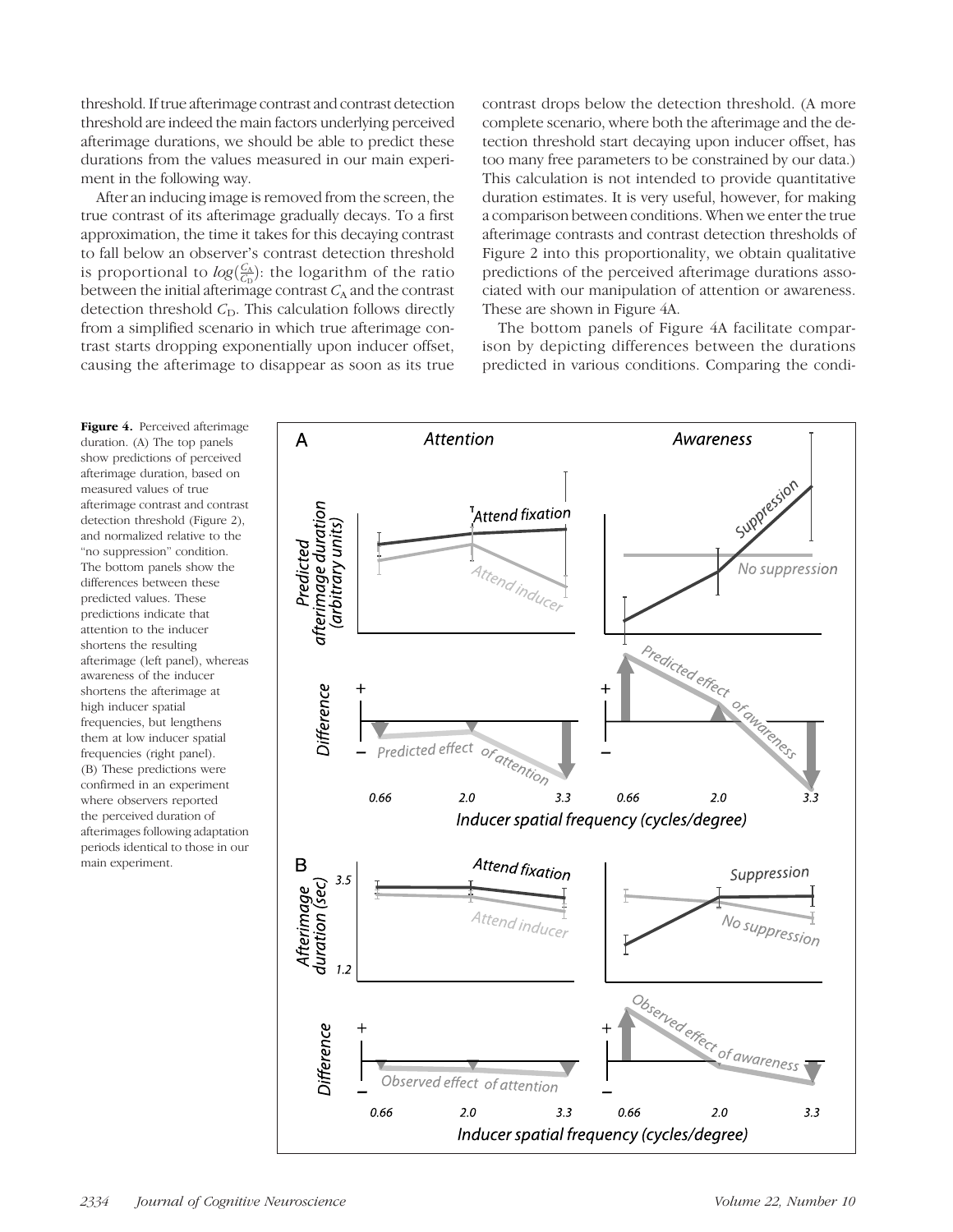tion where the inducer is attended with the condition where it is not attended, our predictions show that attention to the inducer should reduce the duration of the subsequent afterimage (Figure 4A, left column). This predicted decrease in duration is counterintuitive, in the sense that it accompanies an increase in adaptation (Figure 2). It is, however, in agreement with experimental findings (Wede & Francis, 2007; Suzuki & Grabowecky, 2003).

For inducers of low spatial frequency, our awareness prediction (right column) is also consistent with experimental findings (Gilroy & Blake, 2005; Tsuchiya & Koch, 2005). At those spatial frequencies, awareness of the inducer is predicted to lengthen the resulting afterimage. The most interesting prediction, however, occurs for the awareness manipulation at high spatial frequencies. There, our calculations indicate that consciously perceived inducers should leave briefer afterimages than perceptually suppressed inducers. This is a paradoxical outcome that, moreover, is at odds with experimental findings so far (Gilroy & Blake, 2005; Tsuchiya & Koch, 2005).

To verify our theoretical predictions, we performed an additional experiment where observers reported the perceived duration of afterimages following exposure to an inducing grating. Experimental conditions were the same as in our main experiment, the only difference being that the nulling task was replaced by a duration judgment.

Figure 4B depicts measured afterimage durations, for the same seven observers that also participated in our main experiment plus one additional naive observer. These measurements confirm the predictions (Figure 4A) made based on their detection thresholds and true afterimage contrasts. Attention to the inducer is shown to reduce the duration of the resulting afterimage (left panel), ANOVA with factors spatial frequency  $(n = 4)$  and attention condition ( $n = 2$ ),  $F = 4.9$  and  $p < .05$  for the latter factor. Awareness of the inducer, on the other hand, is shown to have different effects at different spatial frequencies (right panel), ANOVA with factors spatial frequency  $(n = 4)$  and awareness condition  $(n = 2)$ ,  $F = 10.1$  and  $p \ll 0.01$  for the interaction between the two factors. Indeed, awareness of the inducer increases afterimage durations at low spatial frequencies (right panel; two-tailed paired t test on the 0.66 cycle/degree data,  $df = 7$ ,  $t = 7.8$ ,  $p \ll 0.1$  but reduces afterimage durations at higher spatial frequencies (two-tailed paired  $t$  test on the 3.3 cycle/degree data,  $df = 7$ ,  $t = 2.7$ ,  $p < .05$ ; the 2.0 cycle/ degree data not significant). Results at an even higher spatial frequency (not shown; 4.6 cycles/degree) closely matched those at 3.3 cycles/degree, with significant reductions of afterimage duration following both attention and awareness (two-sided paired t test,  $df = 7$ ,  $t = 2.5$ ,  $p < .05$ for attention and  $df = 7$ ,  $t = 3.0$ ,  $p < .05$  for awareness).

The reversal with spatial frequency of the effect of awareness, observed in the right panels of Figure 4, was further replicated in an experiment that used a matching

procedure to determine subjective afterimage strength instead of afterimage duration (see Appendix), thus confirming its robustness.

The agreement between predictions and observations in Figure 4 supports the idea that the driving factors underlying subjective afterimage measures are true afterimage contrast and contrast detection threshold, and it confirms that the nulling method of our main experiment successfully isolated those factors. In addition, it aids the interpretation of existing work centered on subjective afterimage measures (see Discussion).

# A Dissociation of the Effects of Attention and Awareness

Our results indicate that attention and awareness have similar effects on the neural processing of a stimulus. They both increase the true contrast of its afterimage (Figure 2), and they both increase the amount of contrast threshold elevation the stimulus causes (Figures 2 and 3). This indicates that both phase-sensitive channels and phaseinsensitive channels adapt more strongly when their input is attended as well as when it is consciously perceived.

To investigate the extent to which these qualitative similarities reflect a more fundamental association, we analyzed individual differences between our observers in the measured effects. Figure 5A displays the effects of awareness (x-axis) and attention ( $\nu$ -axis) on true afterimage contrast, as measured in our main experiment (Figure 2, left column). The effect of being aware of the inducing grating was calculated for each observer simply by subtracting the true afterimage contrast observed in the perceptual suppression condition from the true afterimage contrast observed in the condition without perceptual suppression, averaging across spatial frequencies. Attention effects were calculated in an analogous manner by subtracting the true contrasts with and without attention.

Figure 5A displays no correlation between the extent to which awareness affects true afterimage contrast and the extent to which attention does, thus providing no evidence that the two phenomena share a neural basis at phase-sensitive stages (linear regression;  $p = .19$  and adjusted  $r^2 = 0.18$ ).

Figure 5B shows the outcome of the same analysis, performed on contrast detection data. The axes depict differences between the values of log threshold elevation observed in various conditions, first displayed in Figure 3C. Contrary to true afterimage contrast, this measure does reveal a correlation between the effects of attention and awareness (linear regression;  $p = .01$  and adjusted  $r^2$  = 0.68). This correlation suggests a direct association between the effects of attention and awareness in phaseinsensitive channels in our experiment.

The correlation of Figure 5B does not depend on our use of log threshold elevation as a metric of contrast sensitivity. We observe a similar correlation when using the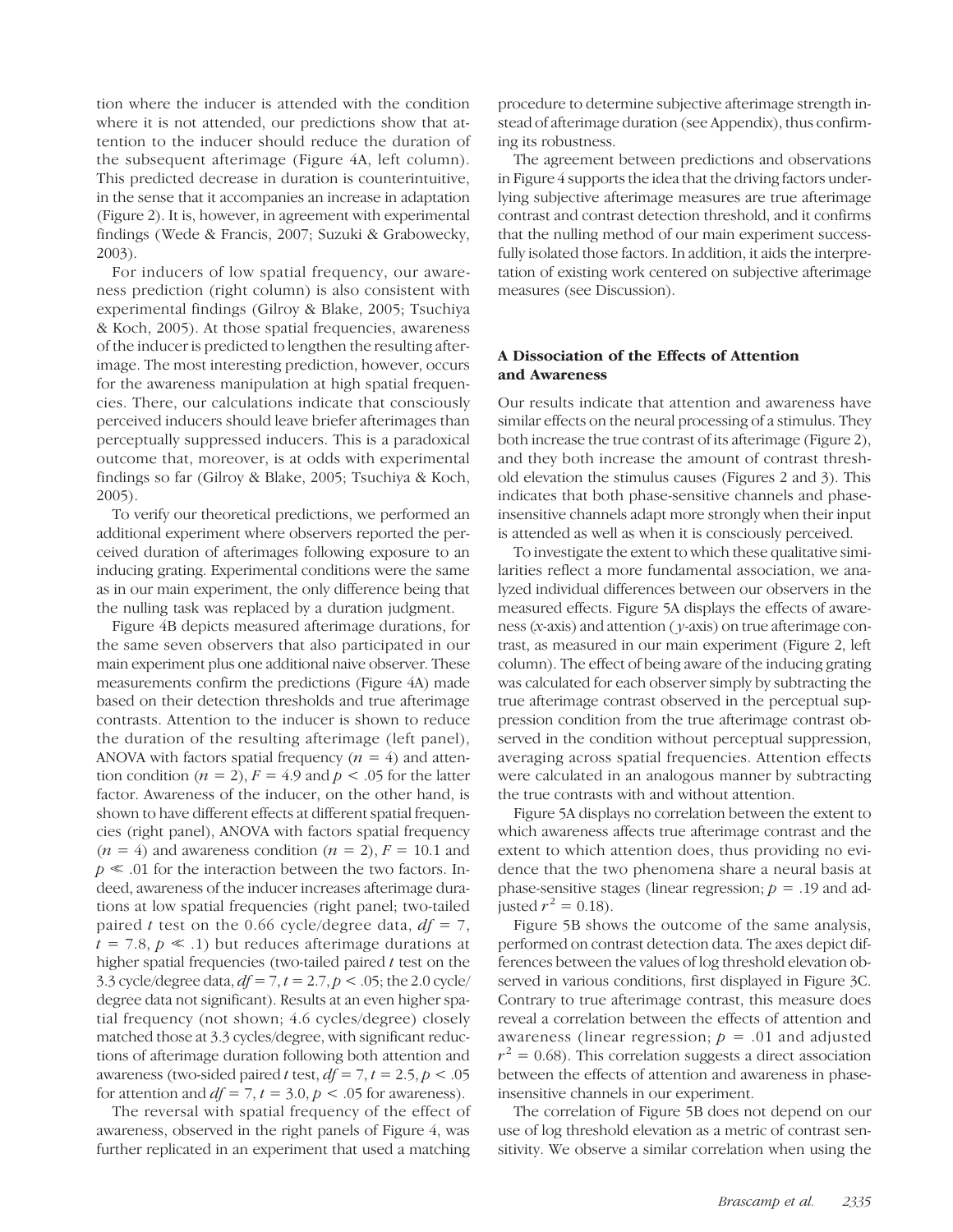Figure 5. Correlation between the effects of attention and awareness. (A) The extent to which awareness of the inducer influences true afterimage contrast (x-axis) shows no correlation with the extent to which attention to the inducer does  $(y\text{-axis})$ , when comparing different observers (signified by individual dots). (B) In a similar analysis, the effects of attention and awareness on threshold elevation do show a correlation. This plot displays differences in log (threshold elevation), and similar correlations are observed when using alternative contrast sensitivity measures.



raw contrast detection thresholds of Figure 2, right column, instead (linear regression;  $p = .04$  and corrected  $r^2$  = 0.51), or when using threshold elevation without taking the logarithm (linear regression;  $p = .03$  and adjusted  $r^2 = 0.57$ .

Before ascribing the lack of correlation in Figure 5A to a true difference between the effects of attention and awareness at phase-sensitive stages, one needs to consider whether the null result could, instead, arise from a lack of statistical power that causes us to overlook a correlation that is in fact there. As a first step to investigate this issue, we compared the slopes of the regression lines in Figure 5A and B and found that they are significantly different (*t* test where  $t = \frac{\text{slope}_1 - \text{slope}_2)}{\text{slope}_1 - \text{slope}_2}$  and  $df = (n_1 - 2) + (n_2 - 1)$ 2), e.g., Glantz, 2005;  $df = 10$ ,  $t = 2.54$ ,  $p < .05$ ). This result demonstrates that, in any case, our data do provide sufficient statistical power to distinguish the two slopes. As a second step, we performed an error analysis to determine the amount of uncertainty on our measurements of true afterimage contrast and contrast threshold elevation, respectively. As the two regression lines of Figure 5 are each based on the same amount of data, a lack of statistical power would be a more likely explanation if the data underlying Figure 5A, where no correlation is evident, were noisier than the data underlying Figure 5B, which shows a significant correlation. We therefore performed a bootstrap analysis in which we randomly drew observations with replacement from each subject-condition of our original data set and then fitted detection curves to these simulated data sets. This analysis revealed an average standard error on our measure of true afterimage contrast that was in fact smaller (0.022 contrast units) than the average standard error on our measure of contrast detection threshold (0.032 contrast units). In other words, the uncertainty on

the measure that did yield a positive correlation (detection threshold) was larger than the uncertainty on the measure that showed no correlation (true afterimage contrast). This renders it unlikely that the lack of correlation in the latter measure is due to a lack of statistical power. As a final test, we analyzed the data of a control experiment in search of a correlation between the effects of attention and awareness on true afterimage contrast. In this experiment (originally performed for a different reason; see Figure A2), we obtained estimates of true afterimage contrast (but not detection threshold) from six observers using a different nulling method than the one employed in our main experiment. The outcome of this experiment was similar in many respects to that of our main experiment, the relevant point here being that the effects of attention and awareness on true afterimage contrast again did not show any sign of correlation (linear regression;  $p = .50$  and adjusted  $r^2 = -0.10$ ). In sum, the above analyses combined indicate that our data do provide sufficient statistical power to identify a correlation if it were there, and they support the interpretation that the lack of correlation in Figure 5A reflects a true difference in the effects of attention and awareness in phase-sensitive channels.

# DISCUSSION

Exposure to a static image causes an afterimage as well as a reduction in contrast sensitivity that affects the visibility of that same afterimage. We devised a method to simultaneously determine both the true contrast of an afterimage as it exists at its neural origin and the magnitude of the sensitivity reduction that impairs afterimage visibility. One characteristic of afterimages is that their exact spatial layout is dictated by the spatial layout of their inducers. On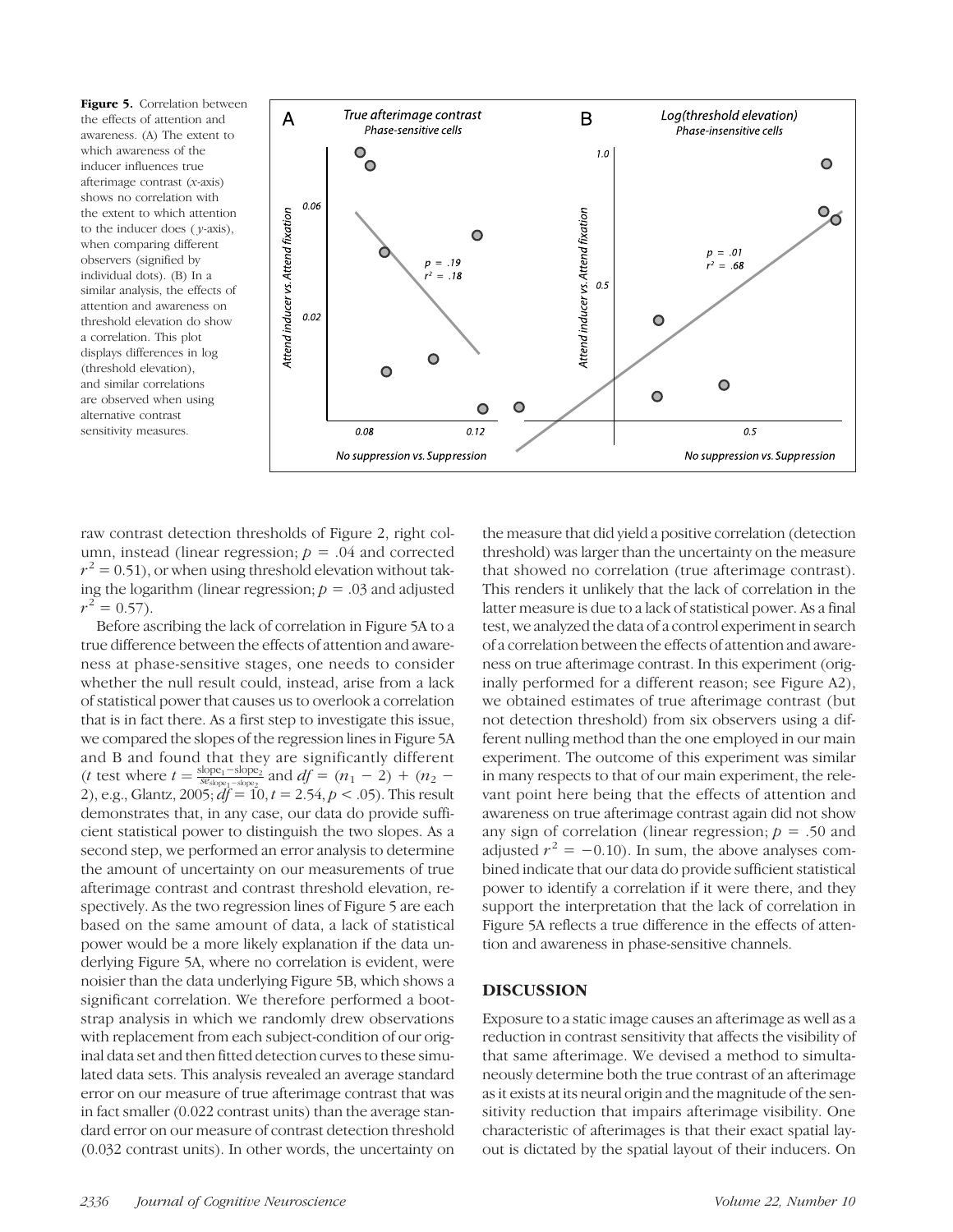the basis of this spatial specificity, we argue that afterimages arise in phase-sensitive channels: the only channels whose responses display sufficient spatial specificity. Consequently, we treat true afterimage contrast as a gauge on adaptation in phase-sensitive channels. Conversely, we argue that the visibility of afterimages (but not their true contrast) is modulated by adaptation in phase-insensitive channels that are involved in processing the afterimage after it has formed. Indeed, the fact that the sensitivity reduction that an inducer causes can affect the visibility of its own afterimage implies the involvement of phase-insensitive channels: the only channels responsive to both the inducer and the afterimage, which are of opposite phase. We treat this sensitivity reduction, therefore, as a probe into adaptation of phase-insensitive channels.

Using our method, we provide evidence that suppressing a visual stimulus from awareness lessens the buildup of adaptation in response to the stimulus, both in phasesensitive channels and in phase-insensitive channels. In addition, our results indicate that diverting the observer's attention away from the stimulus similarly lessens adaptation accumulation in both types of channels. When comparing between observers, we find a significant, positive correlation between the effects of attention and awareness on threshold elevation but no correlation between their effects on true afterimage contrast. This suggests that the signatures of attention and awareness are unrelated at the level of phase-sensitive channels but not at the level of phase-insensitive channels.

# A Dissociation and a Correlation between the Effects of Attention and Awareness

The indication that the effects of attention and awareness are uncorrelated at phase-sensitive stages may reflect the manner in which awareness is modulated in paradigms involving interocular suppression. These rely on a bottom–up conflict between stimuli presented to the two eyes, which may well engage neural interactions at early processing stages where monocular signals meet (e.g., Lee, Blake, & Heeger, 2004; Polonsky et al., 2000). Similar interactions are not necessarily engaged by our attention instruction, which arguably draws on top–down modulation of sensory processing by signals originating from parietal and frontal areas (e.g., Kanwisher & Wojciulik, 2000). As phase-sensitive neurons are primarily found at the same early processing stages where monocular signals interact (e.g., Levitt et al., 2001; Hubel & Wiesel, 1962), this may explain the lack of correlation between the effects of attention and awareness on phase-sensitive channels suggested by our experiment.

In contrast, our results do indicate a correlation between the effects of attention and awareness on adaptation in phase-insensitive channels. This suggests that our awareness manipulation results in changes in the activity of phase-insensitive channels that are akin to the effects of withdrawing attention. One scenario consistent with this finding is that the suppressor renders the inducer invisible by ways unrelated to attention, after which this invisibility causes observers to stop directing attention to the inducer. An alternative possibility is that the mechanism by which interocular suppression renders targets invisible inherently involves interference with attention allocation to the target. Perhaps, in other words, we observe a correlation because invisibility during interocular suppression is in fact a type of inattentional blindness. This latter scenario is consistent with evidence that attentional selection is one of the main determinants of the contents of conscious awareness (Koch & Tsuchiya, 2007; Driver & Vuilleumier, 2001; Rees & Lavie, 2001).

# Significance for the Interpretation of Single Cell and fMRI Results

The robust effect of perceptual suppression of an inducing grating on both true afterimage contrast and contrast detection threshold is indicative of an effect at early stages of visual processing. Contrast thresholds are modulated by adaptation of neurons in V1 (Sclar, Lennie, & DePriest, 1989; Movshon & Lennie, 1979). True afterimage contrast, in turn, is arguably and indicator of neural adaptation in V1 and in subcortical structures such as the LGN, where neurons exhibit much stronger phase sensitivity (White et al., 2002; Levitt et al., 2001; Xu et al., 2001; Hubel & Wiesel, 1962) than at more advanced processing stages (Levitt et al., 1994; Maunsell & Van Essen, 1983). This interpretation fits well with other recent psychophysical studies involving visual aftereffects (e.g., Van Boxtel & Koch, 2009; Blake et al., 2006; Kanai et al., 2006; Gilroy & Blake, 2005; Tsuchiya & Koch, 2005) and also with fMRI results that indicate robust response reduction in early visual areas during perceptual suppression (Haynes et al., 2005; Wunderlich et al., 2005; Tong & Engel, 2001; Polonsky et al., 2000). This view, however, does not dovetail very well with single-unit recording results from alert, behaving monkeys, which generally indicate little response modulation in lower visual areas accompanying perceptual suppression (Maier et al., 2008; Wilke et al., 2006; Lehky & Maunsell, 1996; Leopold & Logothetis, 1996).

Various reasons have been offered to account for the differences between fMRI and physiological measurements during perceptual suppression (Maier et al., 2008), one being that perceptual suppression may provide an instance where modulatory signals into a brain area become decoupled from spiking activity (see also Wilke et al., 2006; Fries, Schröder, Roelfsema, Singer, & Engel, 2002). As fMRI BOLD responses have been argued to register synaptic activity more than spiking activity (Viswanathan & Freeman, 2007; Logothetis, Pauls, Augath, Trinath, & Oeltermann, 2001), this might cause modulated BOLD activation without proportionate changes in spiking activity. Psychophysical results now add an interesting piece to this puzzle: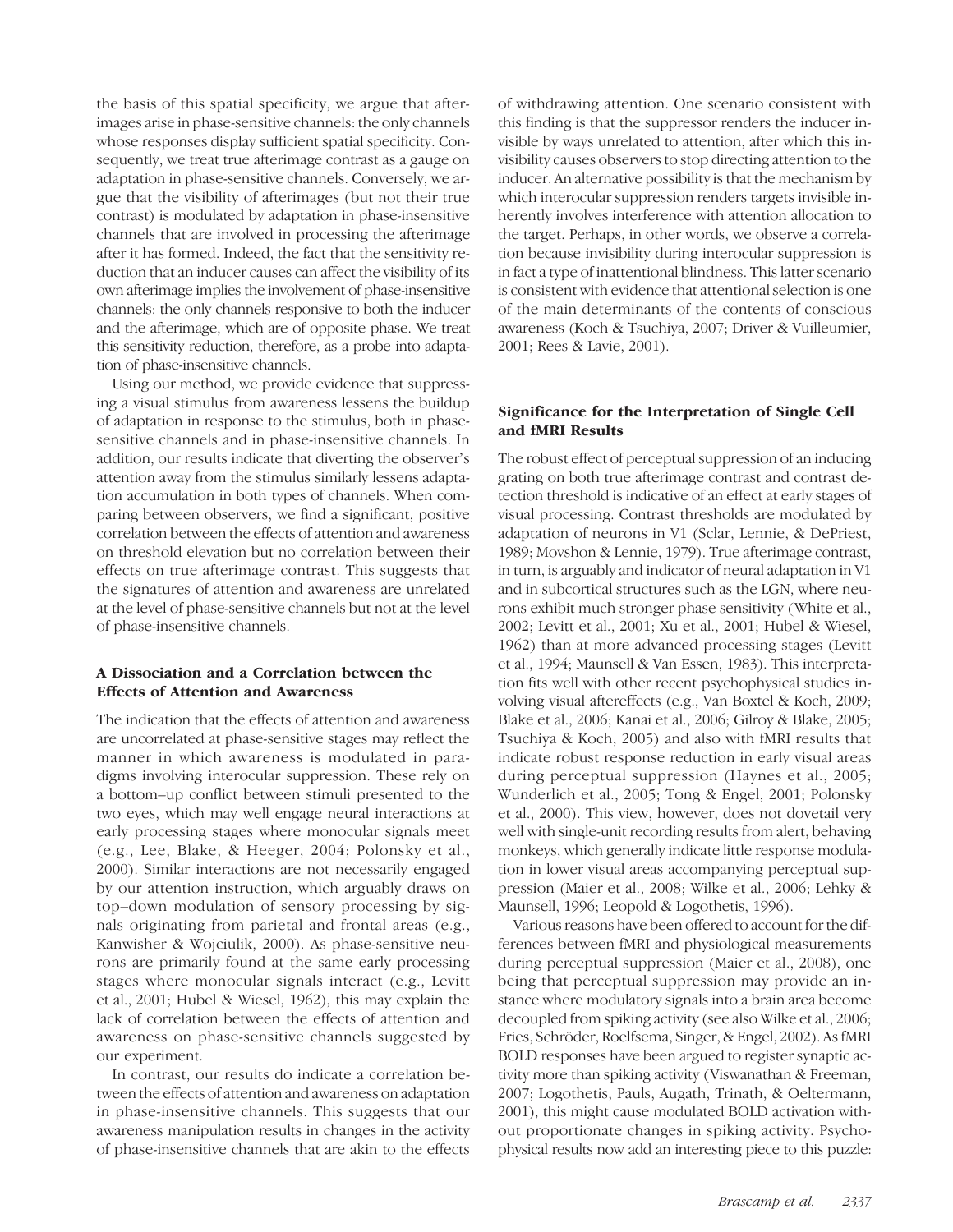Whatever aspect of neural responses is being modulated in early visual areas during perceptual suppression, that aspect accounts for a sizable fraction of visual adaptation. Given that adaptation is a key element of neural information processing (Kohn, 2007; Schwartz, Hsu, & Dayan, 2007), psychophysical observations thus underscore that awareness-related modulation in those early areas is functionally significant and alters the information represented in those areas. It is conceivable that altered adaptation during perceptual suppression involves a dissociation between neural adaptation and neural spiking, similar to that observed in other situations (e.g., Crowder et al., 2006).

## Opposite Effects of Attention and Awareness?

Previous findings have shown opposite effects of attention and awareness on the perception of subsequent afterimages (Wede & Francis, 2007; Gilroy & Blake, 2005; Tsuchiya & Koch, 2005; Suzuki & Grabowecky, 2003; see also Lou, 2001), suggestive of a profound distinction between attention and awareness (Koch & Tsuchiya, 2007). Although we successfully replicated the findings that underlie this suggestion, our results indicate that attention and awareness in fact affect afterimage formation in a very similar fashion.

The effects of attention and awareness are similar in that they both raise the true contrast of the resulting afterimage (Figure 2) as well as raising the amount of contrast threshold elevation the inducer causes (Figures 2 and 3). Opposite effects of attention and awareness are only observed when using measures that reflect the joint outcome of both these factors, such as perceived afterimage duration or subjective afterimage intensity. These measures increase when the true afterimage contrast is raised, but they decrease when the contrast detection threshold is raised. Because, in reality, both factors are raised, the relative strength of the two factors becomes important (Figures 2 and 4). In other words, opposite effects of attention and awareness on subjective afterimage intensity or duration are not indicative of opposite effects on a neural level, but of an altered balance between counteracting effects.

In addition, our results indicate that the documented effect of awareness, namely, an increase in the perceived duration and subjective intensity of the afterimage, is limited to the low inducer spatial frequencies used in the original studies (0.5–0.6 cycles/degree in Tsuchiya & Koch, 2005; 1.0 cycle/degree in Gilroy & Blake, 2005). At higher spatial frequencies, the effect of awareness reverses, causing a decrease in subjective afterimage intensity and duration. At these higher spatial frequencies, therefore, the effects of attention and awareness are in qualitative agreement even at the level of subjective afterimage intensity and duration (Figure 4 and Appendix). In our experiments, the effect of awareness manipulations is influenced by adaptation to the suppressor, particularly when the inducer has a low spatial frequency (Figures 2–4). The importance of this component may depend on factors such as the spatial

frequency content of the suppressor (e.g., Blakemore & Campbell, 1969), and a control experiment by Tsuchiya and Koch (2005) provides evidence against a key role of adaptation to the suppressor at their stimulus settings (their Figure 3). Nevertheless, our results demonstrate that multiple components contribute to the effects of perceptual suppression on subsequent afterimage perception and therefore call for caution when interpreting these effects.

Previous studies have already inferred that augmented contrast threshold elevation is responsible for the reduction in subjective afterimage duration and intensity following attention to the inducer (Wede & Francis, 2007; Suzuki & Grabowecky, 2003). Like ours, those studies have argued for a distinction between what we are calling phase-sensitive channels and phase-insensitive channels in interpreting such effects. Our work builds on this notion and provides an empirical confirmation that altered threshold elevation is responsible for subjective afterimage weakening following attention. In addition, we provide direct measurements of changes in threshold elevation associated with manipulations of attention and awareness as well as of accompanying changes in true afterimage contrast that in previous work remained obscured by changes in detection threshold.

## Conclusion

Our results indicate that manipulations of attention and awareness have similar effects on adaptation in visual neurons while explaining why previous findings suggest that they do not. Our results also show that the impression from physiological work, that awareness-related response modulation is minimal in lower visual areas, is not borne out in psychophysical adaptation measures, which indicate that functionally significant response modulation occurs in those areas. In spite of an overall similarity in the effects of attention and awareness, we observe a direct correlation only in the measure that reflects adaptation in phase-insensitive channels. In contrast, our data indicate that adaptation of phase-sensitive channels is differentially modulated by attention and by awareness. These results are consistent with a dissociation of attention and awareness in early, but not later, visual areas.

## APPENDIX

# Derivation of an Equation for the Detection Curve

Our approach assumes that the nuller image and the neural source of the afterimage are combined at some phasesensitive stage, after which their combined signal passes through a phase-insensitive stage that may modulate visibility, a scenario schematically depicted in Figure A1A. This choice for a serial organization was motivated by the fact that predominantly phase-sensitive stages precede predominantly phase-insensitive stages in the visual hierarchy (e.g., White et al., 2002; Levitt et al., 2001, 1994; Maunsell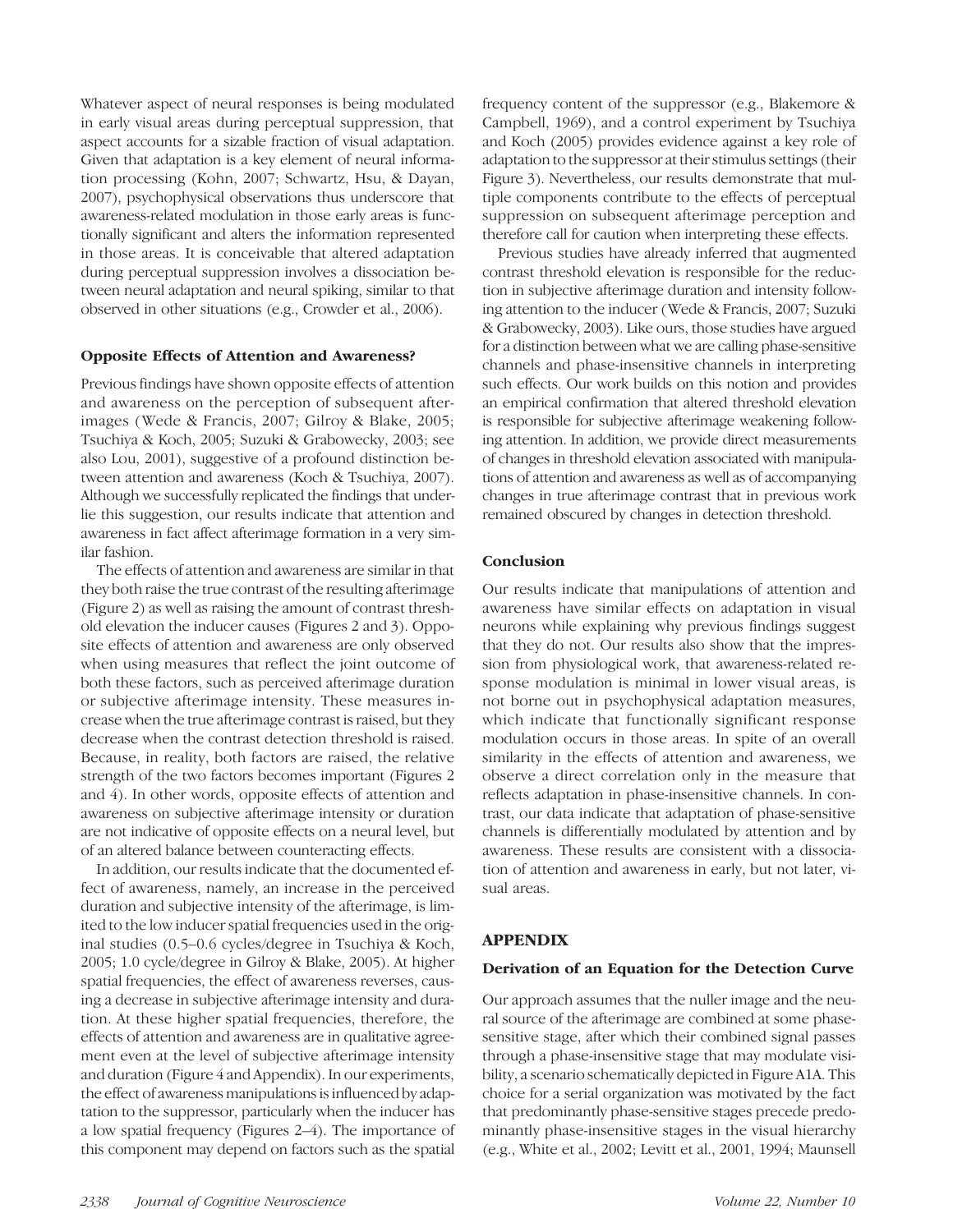& Van Essen, 1983). Even within V1, where phase-sensitive simple cells and phase-insensitive complex cells are both common, the response profiles of complex cells arise from phase-sensitive inputs from LGN and from V1 simple cells, thus roughly maintaining the same hierarchical sequence (Rust, Schwartz, Movshon, & Simoncelli, 2005; Alonso & Martinez, 1998; Ferster & Lindström, 1983; Movshon, Thompson, & Tolhurst, 1978).

In standard signal detection theory, a sensory signal is represented as a distribution on some intensity axis, which describes the probabilities associated with all possible intensities the signal can take on (e.g., Green & Swets, 1988). Under the simplest assumption that the signal from the nuller image and the signal at the afterimage source are combined linearly, their combined signal can be represented as a Gaussian distribution whose mean equals the absolute difference between the expected values of the two constituent signals (Figure A1B, left). We take the difference here because the nuller image and the afterimage have opposite polarity.

$$
p(I) = \varphi_{|\mu_N - \mu_A|, \sigma}(I). \tag{1}
$$

Here  $p(I)$  denotes the probability density at intensity I,  $\varphi$  is a Gaussian distribution,  $\mu_N$  and  $\mu_A$  indicate the expected values of the nuller intensity and the signal intensity at the afterimage source, respectively, and the standard deviation  $\sigma$  quantifies the amount of uncertainty in the combined signal.

We again follow standard signal detection theory by positing a decision criterion  $D$  on this axis that denotes the intensity above which the observer reports seeing a stimulus and below which he or she reports not seeing a stimulus (Figure A1B, left). The probability of detection is then represented by the area under the distribution to the right of this criterion value (shaded area in Figure A1B, left) or 1 minus the area left of the decision criterion:

$$
P(\mu_N, D) = 1 - \Phi_{|\mu_N - \mu_A|, \sigma}(D) \tag{2}
$$

Here  $P(\mu_N, D)$  indicates detection probability for a given nuller intensity  $\mu_N$  and criterion intensity D.  $\Phi(D)$  denotes a cumulative Gaussian distribution function at intensity D, which, by definition, equals the integral of the accompanying Gaussian function from minus infinity to D.

In our experiment, we vary the contrast of the nulling grating. To calculate detection probability as a function of the combination of this nuller contrast and the contrast detection threshold, we replace the arbitrary intensity units in Equation 2 with physical intensity measures of contrast:

$$
P(C_{\rm N}, C_{\rm D}) = 1 - \Phi_{\rm IC_{\rm N}-C_{\rm A}, \sigma}(C_{\rm D}) \tag{3}
$$

Here  $C_N$  and  $C_A$  denote the contrast of the nuller and the true contrast of the afterimage (at its source in phasesensitive channels), respectively, and  $C_D$  is the contrast detection threshold. We obtain our measures of detection threshold and true afterimage contrast by fitting this

Figure A1. Derivation of a detection curve. (A) We assume a serial organization, where the nuller image and the neural source of the afterimage are first combined at phase-sensitive stages, after which their combined signal passes through phase-insensitive stages. (B, left) The combined signal can be represented as a Gaussian distribution on an intensity axis, centered on the absolute difference between the mean intensities of the nuller signal and the afterimage signal (dashed vertical line). The probability of detection is then denoted by the area under the distribution (shaded gray) that lies to the right of a decision criterion (vertical line). (B, right) Replacing abstract "intensity" with physical contrast we obtain a curve that denotes this probability as a function of nuller contrast. We obtain estimates of the true afterimage contrast and the detection threshold by fitting this curve to our data.

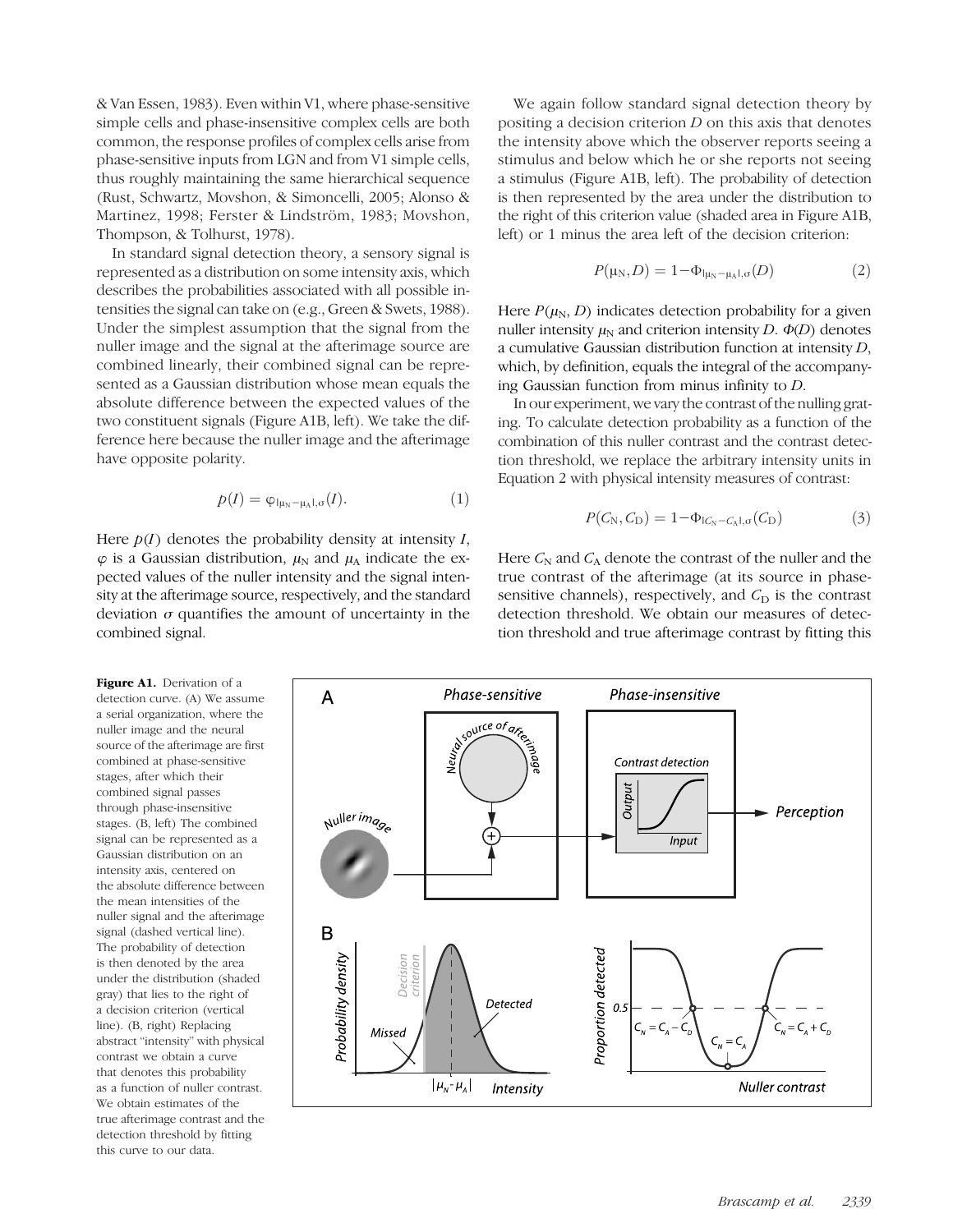Figure A2. Test for asymmetric effects of threshold elevation. (A) Using inducers and nulling gratings identical to our main experiment, observers judged the spatial phase of the nuller–afterimage combination (left), resulting in a systematic shift in reported phase with increasing nuller contrast (right). (B) If contrast threshold elevation specifically affected visibility of nuller–afterimage combinations that share the spatial phase of the inducer, this would result in an asymmetric response curve (left). No such asymmetry is detectable in our data (right).



equation to our experimental data, with free parameters  $C_A$ ,  $C_D$ , and  $\sigma$ .

#### Response Bias

If cognitive rather than sensory factors cause differences in decision criterion between conditions, this amounts to a response bias. When signal detection theory is applied to detection of physical stimuli, sensory and cognitive factors are separated by including blank trials in the experiment, during which no stimulus is presented (e.g., Green & Swets, 1988). A systematic approach using blank trials is not possible here because we do not know which nuller contrast will exactly cancel the afterimage on a given trial, as would be required for a signal strength of zero. An alternative kind of blank trial, lacking both the afterimage and the nuller image, is only informative in the condition involving a suppressor, as observers would notice the absence of an inducer in the remaining conditions. Our perceptual suppression condition did in fact involve randomly interspersed blank trials of this second kind, and the fact that our observers erroneously reported detecting a grating in only three of 103 such blank trials instills confidence that they reported perception accurately.

Nevertheless, we were careful to examine the possibility that cognitive rather than sensory factors could explain our results. We found several aspects of our data that are inconsistent with this idea.

Our data show that attention to the inducer elevates subsequent detection thresholds (Figure 2). Furthermore, the prediction that subjective afterimage duration would be reduced by this threshold elevation was confirmed experimentally (Figure 4). This was true for both our naive observers and our nonnaive observers. An explanation in terms of response bias would involve the assumption that attention to the inducer biases observers to report subsequent afterimages to be briefer. It is known, however, that observers do not expect afterimages to be briefer after attending to the inducer (Suzuki & Grabowecky, 2003). Moreover, the same attention-mediated reduction in subjective afterimage duration has been observed in experiments similar to ours that used measures that do not depend on criterion (Suzuki & Grabowecky, 2003), rendering it unlikely that criterion is the cause in our case.

Our observations regarding the effects of perceptual suppression of the inducer on detection threshold are also at odds with bias-based explanations. Our raw measure of detection threshold (Figure 2) is consistent with our observations on perceived afterimage duration (Figure 4). Both measures show opposite effects in the perceptual suppression condition, depending on the spatial frequency of the inducer. The hypothesis that these measures reflect a response bias thus requires the assumption that perceptual suppression of the inducer causes opposite biases, depending on the spatial frequency of the inducer. We see no justification for this assumption.

# No Evidence for an Influence of Phase-sensitive Channels on Threshold Elevation

We performed a control experiment to verify that threshold elevation has an equal influence on the left leg and the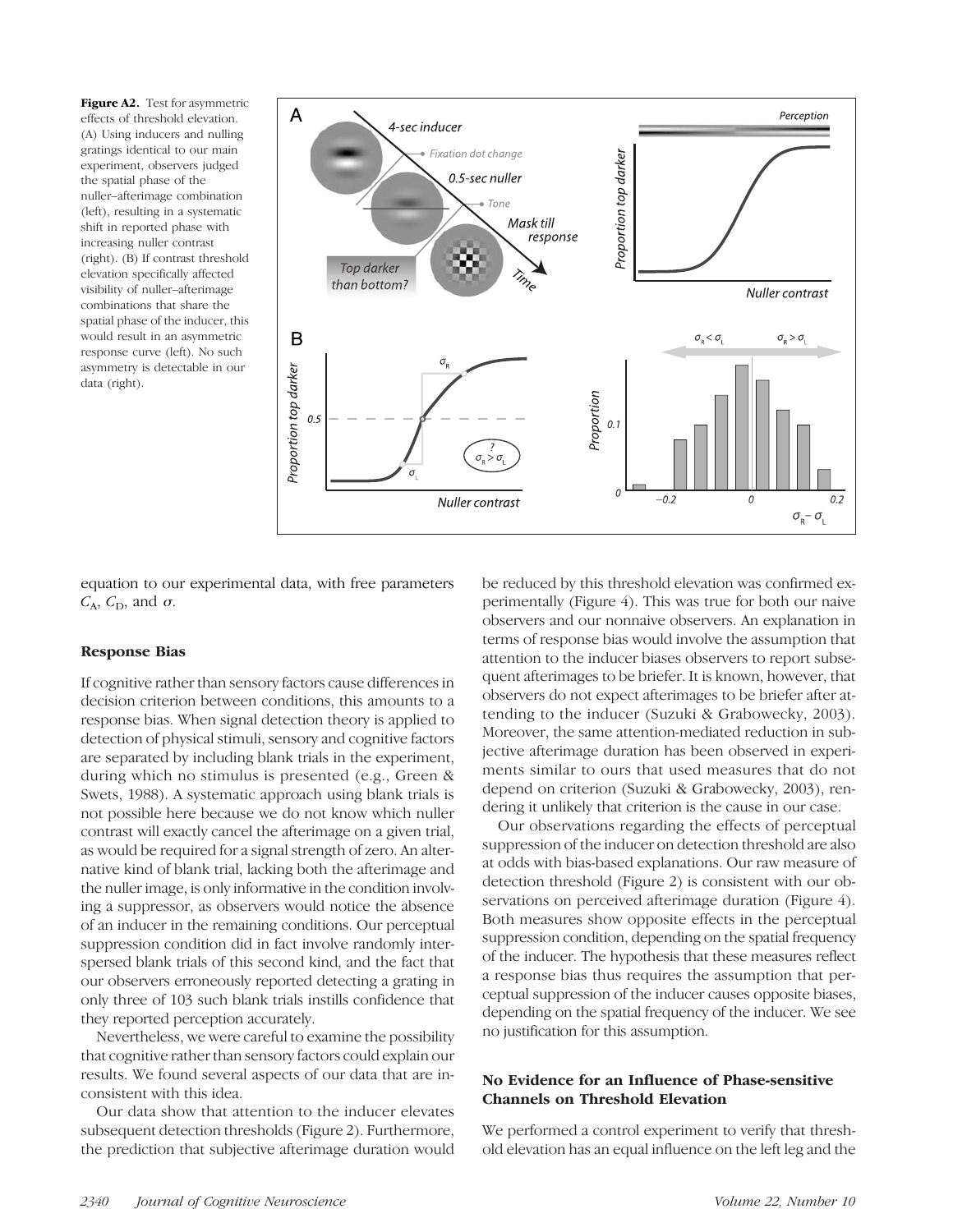right leg of the U-shaped curve and thus does not change the position of the curve's center. This is related to the notion that threshold elevation in our paradigm reflects adaptation of phase-insensitive channels. A significant contribution of phase-sensitive channels to threshold elevation could result in a larger influence of threshold elevation on the right leg of the U-shaped curve because in that region the phase of the nuller–afterimage combination matches the phase of the inducer to which the channels adapted.

The trial sequence in this experiment was almost identical to that of the main experiment, using the same inducers and nulling stimuli (Figure A2A, left panel). Our manipulations of attention and awareness were also the same, and we used the same three spatial frequencies. Instead of performing a detection task, however, our six observers (five naive; all were participants of the main experiment) were instructed to report the spatial phase of the nuller–afterimage combination. Following Kelly and Martinez-Uriegas (1993), we added a thin red marker line through the center of the nulling grating, thus reducing the task to a report of which side of the line was flanked by the darker grating band (Figure A2A, left panel). We found that we could facilitate this judgment further by orienting the stimulus gratings parallel to the imaginary line connecting the stimulus center to fixation. Otherwise the stimuli in this experiment were identical to those of the main experiment.

The right panel of Figure A2A displays a typical response pattern obtained by varying the contrast of the nulling grating. The location along the curve where the observer is

equally likely to report either side of the line to be flanked by the darker band marks the point where nuller contrast and true afterimage contrast are equal  $(C_N = C_A)$ .

If threshold elevation had a stronger impact on the visibility of nuller–afterimage combinations that have the same spatial phase as the inducer, this would specifically affect the right side of the response curve, both in our main experiment and in this control experiment. In the control experiment, this would compel observers to guess their answer more often for those nuller–afterimage combinations specifically, thus resulting in a shallower slope of the rightward section of the curve. Figure A2B, left panel, illustrates this scenario.

To test for this kind of asymmetry in the response curve, we fitted our data with a combination of two half cumulative Gaussian functions, joined together at their means (Figure A2B, left panel). Free parameters were the standard deviation of the left half section ( $\sigma_{\rm L}$ ), the standard deviation of the right half section ( $\sigma_R$ ), and the location of the mean. Although the idea of a sharp kink separating the left and right section of the response curve is probably a simplification, any asymmetry should show up as a difference between  $\sigma_R$  and  $\sigma_L$ . Specifically, an influence of phasesensitive channels on detection threshold in this experiment should show up as  $\sigma_{\rm R} > \sigma_{\rm L}$ .

The right panel of Figure A2B displays the distribution of all differences between  $\sigma_R$  and  $\sigma_L$  for our subject conditions. There is no sign that the distribution would be skewed toward values greater than zero, as would be

Figure A3. The effect of perceptually suppressing the inducer on the subjective strength of the afterimage. (A) Trial structure. Two inducers were presented on opposite sides of fixation, one perceptually suppressed, and the other visible. Observers judged which of the resulting afterimages was stronger. Stimuli were sine waves windowed with a Gaussian aperture ( $σ = 0.68°$ ), presented at 2.5° eccentricity. (B) Typical response pattern as a function of the contrast of the visible inducer (left panel). When the visible inducer and the invisible inducer are of equal contrast, the afterimage of the visible inducer is usually judged to be stronger for low inducer spatial frequencies, but the converse is true for high inducer spatial frequencies (right panel). This reversal of the effect of perceptual suppression on subjective strength is analogous to the reversal found with perceived duration (Figure 4).

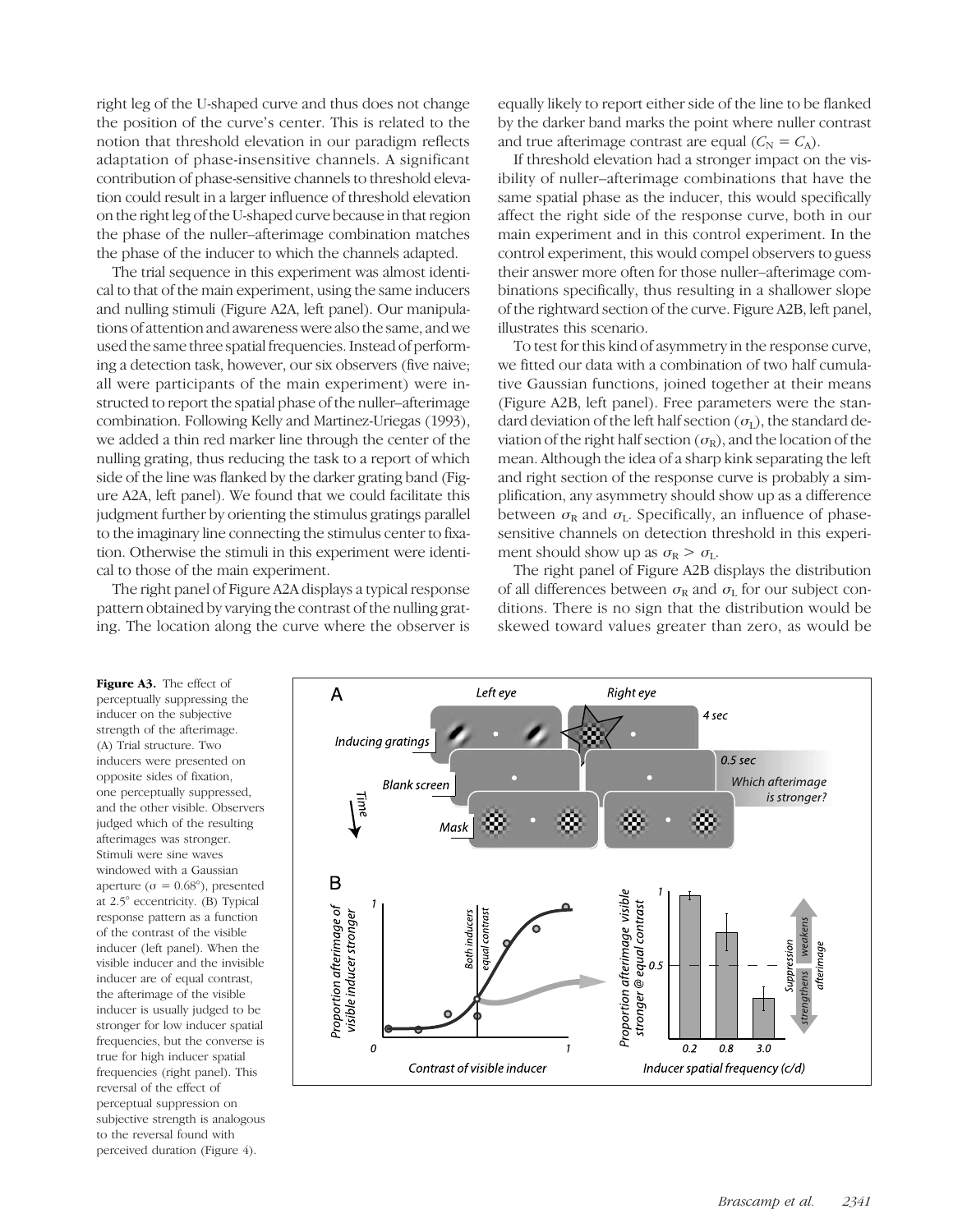expected if  $\sigma_{\rm R} > \sigma_{\rm L}$ , and the distribution mean is not significantly different from zero (two-sided t test;  $df = 61$  after removing 10 nonconverging fits,  $t = 1.4$ ,  $p = .18$ ). This indication that threshold elevation does not differentially affect either side of the response curve in our control experiment renders it unlikely that it does in our main experiment, which used the exact same stimuli. It thus supports the idea that phase-sensitive channels do not significantly influence threshold elevation in our tasks.

### Subjective Afterimage Strength

Like perceived afterimage duration, the subjective intensity of an afterimage depends on a combination of true afterimage contrast and contrast sensitivity. Afterimage weakening following perceptual suppression of the inducer has previously been reported using a subjective duration measure (Gilroy & Blake, 2005) as well as using a subjective intensity measure (Tsuchiya & Koch, 2005). We found that the effect on perceived duration reverses with spatial frequency (Figure 4) and wished to test whether the same applies to subjective strength.

Our trial sequence followed that of Tsuchiya and Koch (2005). It is illustrated in Figure A3A. Two inducing gratings were presented on opposite sides of fixation, one being perceptually suppressed whereas the other one remained visible. Following a 4-sec adaptation period, observers reported which afterimage appeared stronger: the one left by the visible inducer or the one left by the invisible inducer. As in our main experiment, we used inducing gratings with various spatial frequencies.

Figure A3B, left panel, shows a typical response pattern, obtained by systematically varying the contrast of the visible inducer (the contrast of the perceptually suppressed inducer remained fixed at 0.52 Michelson). The proportion of trials that the afterimage of the visible inducer was judged as stronger increased with the contrast of the visible inducer. Our variable of interest is this proportion for the situation where the visible inducer and the perceptually suppressed inducer have physically equal contrasts.

This proportion for physically equal inducers is shown in the right panel of Figure A3B, averaged across seven observers (four naive; three also participated in our main experiment). For inducers of low spatial frequency, the fraction lies above 0.5 (two-sided t test,  $df = 6$ ,  $t = 17.5$ ,  $p \ll 0.01$  for the 0.2 cycle/degree condition), indicating that perceptual suppression of the inducer subjectively weakens the resulting afterimage. At higher spatial frequencies, however, this effect reverses (two-sided t test,  $df = 6, t = 2.8, p < .05$  for the 3.0 cycle/degree condition; intermediate condition not significant), showing that afterimages of perceptually suppressed inducers are subjectively stronger. The same reversal we observed for perceived duration (Figure 4B) thus applies to subjective intensity as well.

Given that subjective afterimage intensity depends on suprathreshold contrast sensitivity rather than on the level of the contrast detection threshold itself, we cannot provide a direct prediction of subjective afterimage intensity by combining measurements of true afterimage contrast and contrast detection threshold, as we could in the case of perceived afterimage duration (Figure 4). Nevertheless, subjective afterimage intensity is comparable to perceived afterimage duration in the respect that it depends on a combination of true afterimage contrast and contrast sensitivity. One implication of this is that adaptation to the suppressor pattern, an important factor explaining why perceptual suppression reduces perceived afterimage duration at low spatial frequencies (Figure 3), is also a likely contributor to the reduction of subjective afterimage intensity that we observe at low spatial frequencies in the present experiment (Figure A3).

#### Acknowledgments

This work was supported by Rubicon grants from the Netherlands Organisation for Scientific Research ( J. B. and J. v. B.) and NIH EY13358 (R. B.).

Reprint requests should be sent to Jan W. Brascamp, Vanderbilt University, Department of Psychology, PMB 407817, 2301 Vanderbilt Place, Nashville, TN 37240, or via e-mail: j.w.brascamp@gmail.com.

## **REFERENCES**

- Alonso, J., & Martinez, L. (1998). Functional connectivity between simple cells and complex cells in cat striate cortex. Nature Neuroscience, 1, 395–403.
- Anstis, S., Rogers, B., & Henry, J. (1978). Interactions between simultaneous contrast and coloured afterimages. Vision Research, 18, 899–911.
- Bahrami, B., Lavie, N., & Rees, G. (2007). Attentional load modulates responses of human primary visual cortex to invisible stimuli. Current Biology, 17, 509.
- Bjørklund, R., & Magnussen, S. (1981). A study of interocular transfer of spatial adaptation. Perception, 10, 511–518.
- Blake, R., Tadin, D., Sobel, K. V., Raissian, T. A., & Chong, S. C. (2006). Strength of early visual adaptation depends on visual awareness. Proceedings of the National Academy of Sciences, U.S.A., 103, 4783–4788.
- Blakemore, C., & Campbell, F. (1969). On the existence of neurones in the human visual system selectively sensitive to the orientation and size of retinal images. Journal of Physiology, 203, 237–260.
- Braun, J., & Julesz, B. (1998). Withdrawing attention at little or no cost: Detection and discrimination tasks. Perception & Psychophysics, 60, 1–23.
- Brindley, G. (1962). Two new properties of foveal after-images and a photochemical hypothesis to explain them. Journal of Physiology, 164, 168–179.
- Burbeck, C. (1986). Negative afterimages and photopic luminance adaptation in human vision. Journal of the Optical Society of America, 3, 1159–1165.
- Craik, K. (1940). Origin of visual after-images. Nature, 145, 512.
- Crick, F., & Koch, C. (1998). Consciousness and neuroscience. Cerebral Cortex, 8, 97.
- Crowder, N., Price, N., Hietanen, M., Dreher, B., Clifford, C., & Ibbotson, M. (2006). Relationship between contrast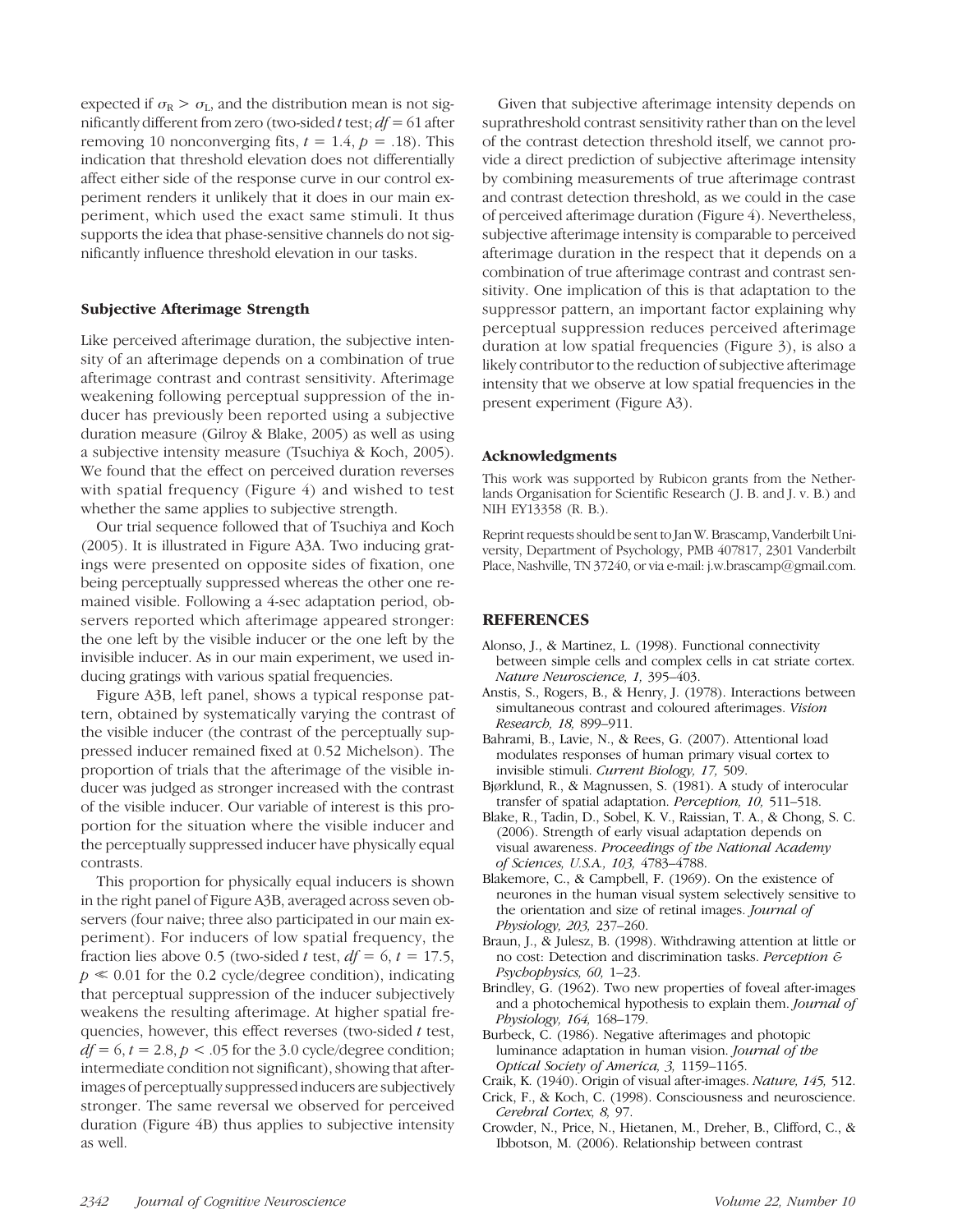adaptation and orientation tuning in V1 and V2 of cat visual cortex. Journal of Neurophysiology, 95, 271.

Dehaene, S., Changeux, J.-P., Naccache, L., Sackur, J., & Sergent, C. (2006). Conscious, preconscious, and subliminal processing: A testable taxonomy. Trends in Cognitive Sciences, 10, 204–211.

Driver, J., & Vuilleumier, P. (2001). Perceptual awareness and its loss in unilateral neglect and extinction. Cognition, 79, 39–88.

Enroth-Cugell, C., & Robson, J. (1966). The contrast sensitivity of retinal ganglion cells of the cat. Journal of Physiology, 187, 517–552.

Ferster, D., & Lindström, S. (1983). An intracellular analysis of geniculo-cortical connectivity in area 17 of the cat. Journal of Physiology, 342, 181–215.

Fries, P., Schröder, J.-H., Roelfsema, P., Singer, W., & Engel, A. (2002). Oscillatory neuronal synchronization in primary visual cortex as a correlate of stimulus selection. Journal of Neuroscience, 22, 3739–3754.

Georgeson, M., & Turner, R. (1985). Afterimages of sinusoidal, square-wave and compound gratings. Vision Research, 25, 1709–1720.

Gilroy, L., & Blake, R. (2005). The interaction between binocular rivalry and negative afterimages. Current Biology, 15, 1740–1744.

Glantz, S. A. (2005). Primer of biostatistics (6th ed.). New York: McGraw-Hill.

Green, D. M., & Swets, J. A. (1988). Signal detection theory and psychophysics. New York: John Wiley & Sons Ltd.

Grunewald, A., Bradley, D., & Andersen, R. (2002). Neural correlates of structure-from-motion perception in macaque V1 and MT. Journal of Neuroscience, 22, 6195–6207.

Haynes, J.-D., Deichmann, R., & Rees, G. (2005). Eye-specific effects of binocular rivalry in the human lateral geniculate nucleus. Nature, 438, 496–499.

Hubel, D., & Wiesel, T. (1962). Receptive fields, binocular interaction and functional architecture in the cat's visual cortex. Journal of Physiology, 160, 106–154.

Hubel, D., & Wiesel, T. (1968). Receptive fields and functional architecture of monkey striate cortex. Journal of Physiology, 195, 215–243.

Ito, M., & Gilbert, C. (1999). Attention modulates contextual influences in the primary visual cortex of alert monkeys. Neuron, 22, 593–604.

Kanai, R., Tsuchiya, N., & Verstraten, F. (2006). The scope and limits of top–down attention in unconscious visual processing. Current Biology, 16, 2332–2336.

Kanwisher, N., & Wojciulik, E. (2000). Visual attention: Insights from brain imaging. Nature Reviews Neuroscience, 1, 91–100.

Kelly, D., & Martinez-Uriegas, E. (1993). Measurements of chromatic and achromatic afterimages. Journal of the Optical Society of America. A, 10, 29-37.

Koch, C., & Tsuchiya, N. (2007). Attention and consciousness: Two distinct brain processes. Trends in Cognitive Sciences, 11, 16–22.

Kohn, A. (2007). Visual adaptation: Physiology, mechanisms, and functional benefits. Journal of Neurophysiology, 97, 3155–3164.

Lamme, V. (2003). Why visual attention and awareness are different. Trends in Cognitive Sciences, 7, 12–18.

Lee, S.-H., Blake, R., & Heeger, D. (2004). Traveling waves of activity in primary visual cortex during binocular rivalry. Nature Neuroscience, 8, 22–23.

Leguire, L., & Blake, R. (1982). Role of threshold in afterimage visibility. Journal of the Optical Society of America, 72, 1232–1237.

Lehky, S., & Maunsell, J. (1996). No binocular rivalry in the LGN of alert macaque monkeys. Vision Research, 36, 1225–1234.

Leopold, D., & Logothetis, N. (1996). Activity changes in early visual cortex reflect monkeys' percepts during binocular rivalry. Nature, 379, 549–553.

Levitt, J., Kiper, D., & Movshon, J. (1994). Receptive fields and functional architecture of macaque V2. Journal of Neurophysiology, 71, 2517–2542.

Levitt, J., Schumer, R., Sherman, S., Spear, P., & Movshon, J. (2001). Visual response properties of neurons in the LGN of normally reared and visually deprived macaque monkeys. Journal of Neurophysiology, 85, 2111.

Logothetis, N., Pauls, J., Augath, M., Trinath, T., & Oeltermann, A. (2001). Neurophysiological investigation of the basis of the fMRI signal. Nature, 412, 150–157.

Logothetis, N., & Schall, J. (1989). Neuronal correlates of subjective visual perception. Science, 245, 761–763.

Lou, L. (2001). Effects of voluntary attention on structured afterimages. Perception, 30, 1439–1448.

Mack, A., & Rock, I. (1998). Inattentional blindness: Perception without attention. In R. D. Wright (Ed.), Visual attention (pp. 55–76). Oxford: Oxford University Press.

Maier, A., Wilke, M., Aura, C., Zhu, C., Ye, F., & Leopold, D. (2008). Divergence of fMRI and neural signals in V1 during perceptual suppression in the awake monkey. Nature Neuroscience, 11, 1193–1200.

Maunsell, J., & Van Essen, D. (1983). Functional properties of neurons in middle temporal visual area of the macaque monkey: II. Binocular interactions and sensitivity to binocular disparity. Journal of Neurophysiology, 49, 1148–1167.

McAdams, C., & Reid, R. (2005). Attention modulates the responses of simple cells in monkey primary visual cortex. Journal of Neuroscience, 25, 11023–11033.

Mcalonan, K., Cavanaugh, J., & Wurtz, R. (2008). Guarding the gateway to cortex with attention in visual thalamus. Nature, 456, 391.

Montaser-Kouhsari, L., & Rajimehr, R. (2005). Subliminal attentional modulation in crowding condition. Vision Research, 45, 839–844.

Moran, J., & Desimone, R. (1985). Selective attention gates visual processing in the extrastriate cortex. Science, 229, 782–784.

Motter, B. (1993). Focal attention produces spatially selective processing in visual cortical areas V1, V2, and V4 in the presence of competing stimuli. Journal of Neurophysiology, 70, 909–919.

Movshon, J., & Lennie, P. (1979). Pattern-selective adaptation in visual cortical neurones. Nature, 278, 850–852.

Movshon, J., Thompson, I., & Tolhurst, D. (1978). Receptive field organization of complex cells in the cat's striate cortex. Journal of Physiology, 283, 79.

Polonsky, A., Blake, R., Braun, J., & Heeger, D. (2000). Neuronal activity in human primary visual cortex correlates with perception during binocular rivalry. Nature Neuroscience, 3, 1153–1159.

Rees, G., & Lavie, N. (2001). What can functional imaging reveal about the role of attention in visual awareness? Neuropsychologia, 39, 1343–1353.

Rock, I., Linnett, C., Grant, P., & Mack, A. (1992). Perception without attention: Results of a new method. Cognitive Psychology, 24, 502–534.

Roelfsema, P., Lamme, V., & Spekreijse, H. (1998). Object-based attention in the primary visual cortex of the macaque monkey. Nature, 395, 376–381.

Rust, N., Schwartz, O., Movshon, J., & Simoncelli, E. (2005). Spatiotemporal elements of macaque v1 receptive fields. Neuron, 46, 945–956.